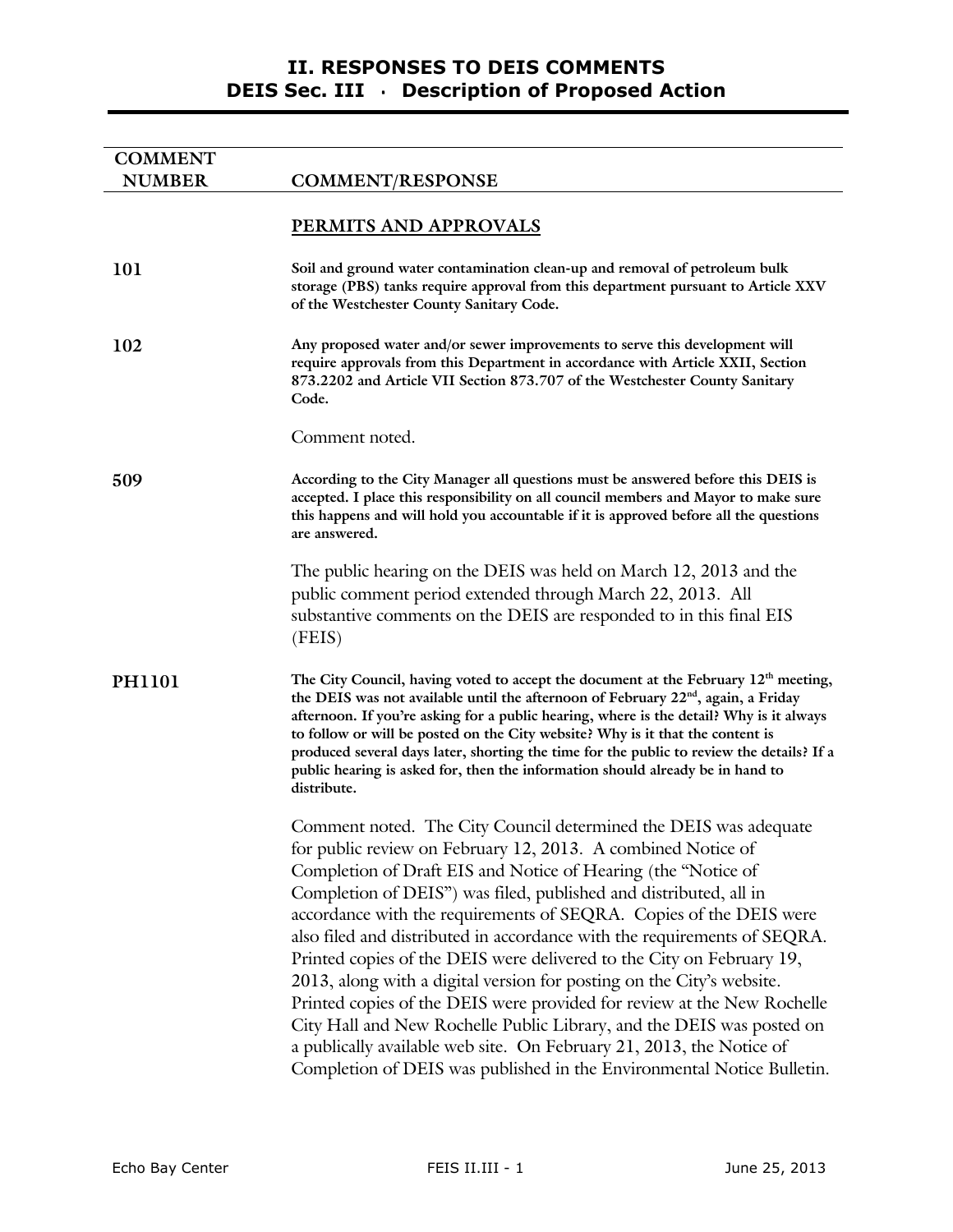|               | On March 12, 2013, the City Council held a duly noticed hearing on the<br>DEIS in accordance with the requirements of SEQRA. The DEIS public<br>comment period was held open until March 22, 2013.                                                                                                                                                                                                                                                                                 |
|---------------|------------------------------------------------------------------------------------------------------------------------------------------------------------------------------------------------------------------------------------------------------------------------------------------------------------------------------------------------------------------------------------------------------------------------------------------------------------------------------------|
| 1801          | It has been determined that the Armory property, State lands formerly underwater<br>and structures proposed for placement in the Bay's waters are elements of the<br>proposal in which OGS is involved. An application should be submitted to the<br>Bureau of Land Management (BLM) for a full determination of the State's interest.                                                                                                                                             |
|               | Comment noted. The City and State OGS will need to ascertain whether<br>and to what extent any portion of the Project Site was formerly<br>underwater, and the City will need to obtain a grant of that land, if any,<br>from the State, before the Site can be transferred to the Applicant.                                                                                                                                                                                      |
| 1802          | BLM should be contacted at 518-474-2195 for assistance in determining what<br>approvals are involved, as well as for a determination regarding use of the Armory<br>site. A copy of an aerial photo depicting areas of filled State lands formerly<br>underwater is enclosed. The exact location of these areas will be determined by<br>survey.                                                                                                                                   |
|               | Comment noted. The aerial photo is under review, as are historical maps<br>depicting the Project Site during the period from the late nineteenth<br>century to the present. Once that review is concluded, the State Bureau of<br>Land Management will be contacted.                                                                                                                                                                                                               |
|               | PAYMENT IN LIEU OF TAXES (PILOT) AGREEMENT                                                                                                                                                                                                                                                                                                                                                                                                                                         |
| 704           | Hey, nobody says the money deal cant be adjusted, just keep thinking on it. The<br>immediate task here is to move it forward.                                                                                                                                                                                                                                                                                                                                                      |
|               | Comment noted.                                                                                                                                                                                                                                                                                                                                                                                                                                                                     |
| 1306          | There was not much discussion around the necessity for the PILOT or why it was<br>extended beyond the customary 15 year period. I was surprised that there was not an<br>Alternative presented which articulated the impact that the provision of the PILOT<br>has on the development - in other words, would the developer have a modified plan<br>or no plan at all if there was no PILOT component? This could just be me being<br>naïve, but thought I would ask the question. |
| <b>PH2007</b> | Discussion must be broader, to include the true costs, including infrastructure of the<br>buildings.                                                                                                                                                                                                                                                                                                                                                                               |
| PH3104        | The pilot, we can't afford 20 years anymore. The 30 years of Avalon are killing us.                                                                                                                                                                                                                                                                                                                                                                                                |
|               | The Project is intended to be assisted by the New Rochelle Industrial<br>Development Agency, which would acquire title to the Site from the<br>Applicant (at no cost to the Agency), and would lease it back to the<br>Applicant. The Project financial model has not been reviewed by the City                                                                                                                                                                                    |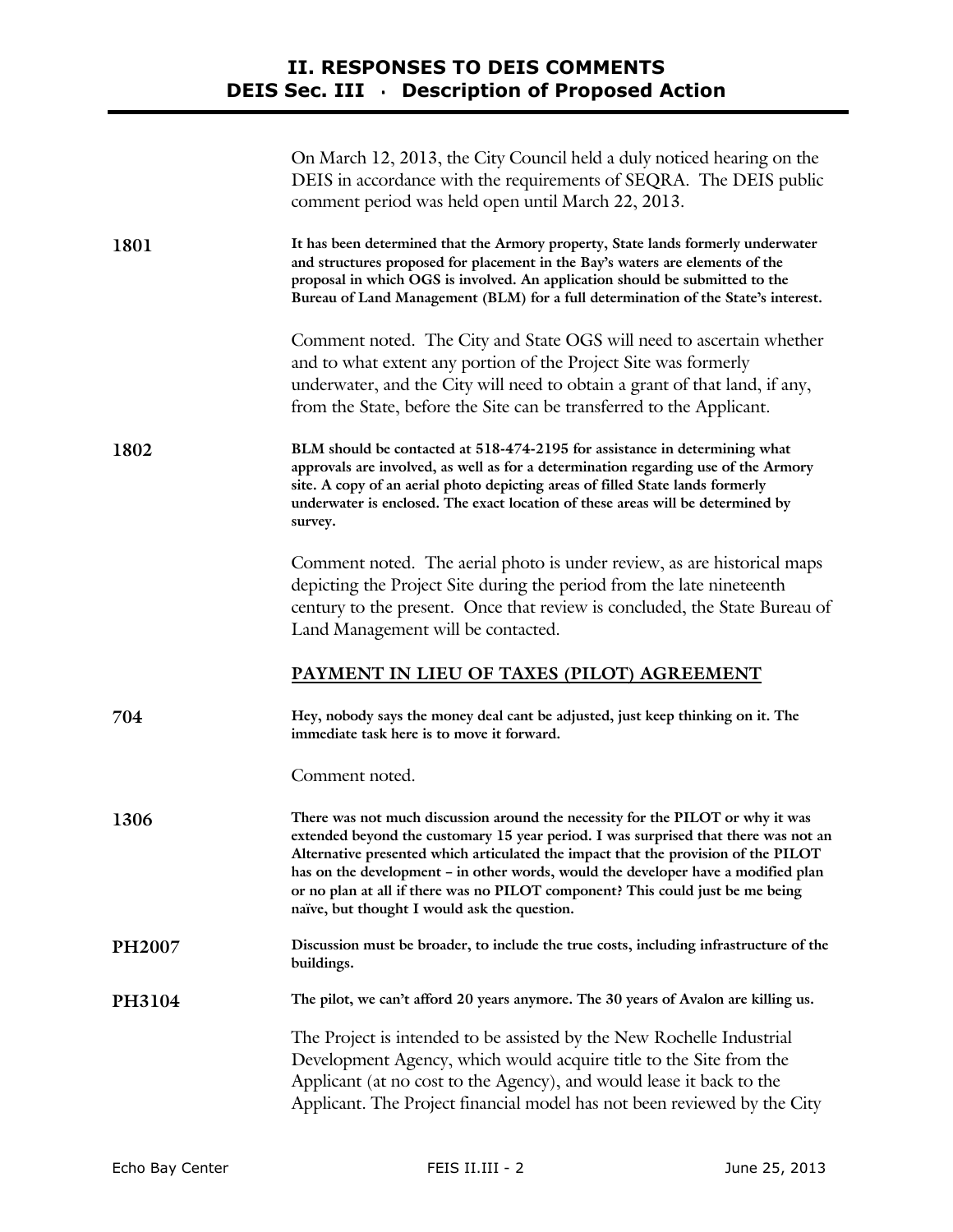|               | and the approval of the PILOT is subject to a separate public review<br>process by the IDA. See FEIS Section I: Introduction, Review by New<br>Rochelle Industrial Development Agency for a description of the IDA process<br>for review of a "PILOT Agreement".                                                                                                                                                                                                                                                                                                                                                                                                                                                  |
|---------------|-------------------------------------------------------------------------------------------------------------------------------------------------------------------------------------------------------------------------------------------------------------------------------------------------------------------------------------------------------------------------------------------------------------------------------------------------------------------------------------------------------------------------------------------------------------------------------------------------------------------------------------------------------------------------------------------------------------------|
|               | The PILOT Agreement would be made with the New Rochelle Industrial<br>Development Agency ("NRIDA"). The Uniform Tax Exemption Policy<br>of the NRIDA provides that the term of a PILOT Agreement shall be 15<br>years, but gives the agency the flexibility to extend the term to the 20 years<br>proposed by the Applicant.                                                                                                                                                                                                                                                                                                                                                                                      |
|               | The Applicant would make a significant financial investment in public<br>infrastructure including debt assistance payments for the new City Yard,<br>restoration of shoreline and development of a waterfront esplanade and<br>public improvements on the existing City Yard and Armory sites. The<br>Applicant would also fund a pedestrian bridge to Five Islands Park, pay for<br>the environmental remediation of the Site, and contribute to the costs of<br>City acquisition of additional properties in the Echo Bay area for future<br>public development. The requested PILOT would provide the Applicant<br>with the level of financial certainty it needs to be able to make the public<br>investment. |
| <b>PH2501</b> | I'm not going to speak that long, because I do agree with people who have objected<br>to the tax abatements that you're giving to Forest City Ratner for this. What<br>happens at the end of the 20 years when the tax abatement is over? Do we generally<br>jump to 100 percent taxes at that time?                                                                                                                                                                                                                                                                                                                                                                                                              |
| PH2502        | Why isn't it incremental increases so that we can afford this project?                                                                                                                                                                                                                                                                                                                                                                                                                                                                                                                                                                                                                                            |
|               | The Project is intended to be assisted by the New Rochelle Industrial<br>Development Agency, and approval of the PILOT is subject to a separate<br>public review process by the IDA. See FEIS Section I: Introduction,<br>Review by New Rochelle Industrial Development Agency for a description of<br>the IDA process for review of a "PILOT Agreement". When the Project<br>comes on-line at the end of 2016, the PILOT revenues would begin<br>accruing for the 20-year PILOT period, through 2035.                                                                                                                                                                                                            |
|               | When the PILOT ends in 2035, the Project would be assessed for its then<br>current market value, without abatements. This scenario results in an<br>annual net fiscal positive for the City during the PILOT period, followed<br>by much more substantial fiscal positives in the years that follow 2035.                                                                                                                                                                                                                                                                                                                                                                                                         |
|               | CITY DEPARTMENT OF PUBLIC WORKS YARD PARCEL                                                                                                                                                                                                                                                                                                                                                                                                                                                                                                                                                                                                                                                                       |
| 702           | The City Yard is proposed to be moved simply because it has to, in order make this                                                                                                                                                                                                                                                                                                                                                                                                                                                                                                                                                                                                                                |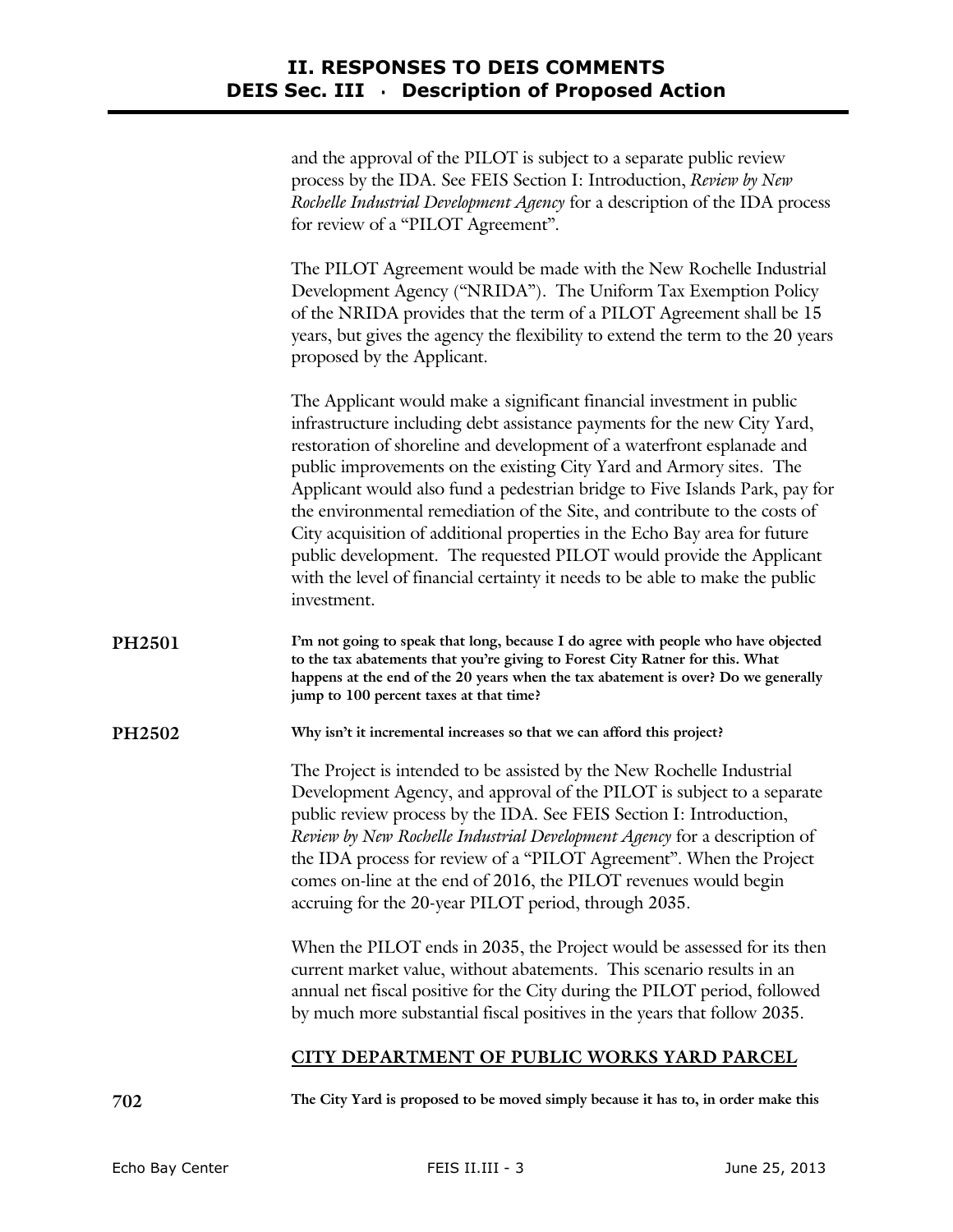|               | project go forward. I have heard/read all the arguments for and against the move. I<br>live near the City Yard see it every day, and yes, it is old and dilapidated. Most of it<br>should be reconstructed anyway, why not reconstruct it where it is of ultimate<br>benefit to the City of New Rochelle. Costs can be cut in this area and still create the<br>yard needed. The impacts of the movement of trucks, take this from one who does<br>experience it every day, is minimal. The trucks and other vehicles necessary come and<br>go each day, and whether they are doing their job one's own street or somewhere else<br>in New Rochelle ending their workday with no great nuisance or impact on my<br>neighborhood, the crews do a fantastic job. Take one more design look at the yard<br>estimates and fine tune it further. Then move the yard.                                                                                                                    |
|---------------|------------------------------------------------------------------------------------------------------------------------------------------------------------------------------------------------------------------------------------------------------------------------------------------------------------------------------------------------------------------------------------------------------------------------------------------------------------------------------------------------------------------------------------------------------------------------------------------------------------------------------------------------------------------------------------------------------------------------------------------------------------------------------------------------------------------------------------------------------------------------------------------------------------------------------------------------------------------------------------|
|               | The City is currently working with its consultants to develop design<br>drawings for the new City Yard and construction of the new facility is<br>expected to begin in early 2014.                                                                                                                                                                                                                                                                                                                                                                                                                                                                                                                                                                                                                                                                                                                                                                                                 |
| 503<br>PH2703 | What are the upper limits of borrowing by the City that would be tolerated by the<br>City Council to allow it to go forward?                                                                                                                                                                                                                                                                                                                                                                                                                                                                                                                                                                                                                                                                                                                                                                                                                                                       |
| PH2704        | And how much money is the City willing to spend for this developer?                                                                                                                                                                                                                                                                                                                                                                                                                                                                                                                                                                                                                                                                                                                                                                                                                                                                                                                |
| 1616          | It is our longstanding belief that that the most successful developments are the ones<br>that are planned for comprehensively. While the Echo Bay project represents a City-<br>owned site with redevelopment potential, it is not presented within the context of<br>planning for other development projects that are related to Echo Bay. Two<br>uncertainties are at the forefront of this concern:<br>RELOCATION OF CITY YARD While the draft EIS indentifies a site on<br>Beechwood Avenue where the City yard would be relocated to, the draft EIS does<br>not specify a timeline for the move, the acreage of the proposed site and a cost. While<br>the draft EIS notes the November 2012 approval for \$25 million of City general<br>obligation bonds, as well as a \$2.5 million contribution from the applicant, to be<br>applied to a new yard, the full cost is not disclosed and it appears to be uncertain<br>when this could happen.                              |
|               | The relocation of the City's Department of Public Works Yard from the<br>Echo Bay waterfront has been contemplated for many years, and is<br>desirable even if the Project does not go forward. The Main/Echo Urban<br>Renewal Plan (URP) recommends permanent relocation of the City Yard.<br>The URP, along with the planning initiatives that followed in the City's<br>Comprehensive Plan (1996), Harbor Management Plan (1999), and draft<br>Local Waterfront Revitalization Program (1998), laid the framework for<br>the City of New Rochelle's vision for redevelopment of the City Yard and<br>the Armory parcels as a catalyst to waterfront revitalization. The City's<br>goals, as established through a series of public participation processes, are<br>to enhance the waterfront and public access to Echo Bay; promote mixed-<br>use to revitalize downtown and encourage sustainable development; and<br>to leverage City-owned property to induce redevelopment. |
|               | The timing of the City Yard relocation is relevant to the proposed Project,                                                                                                                                                                                                                                                                                                                                                                                                                                                                                                                                                                                                                                                                                                                                                                                                                                                                                                        |

The timing of the City Yard relocation is relevant to the proposed Project, but the relocation of the City Yard is not part of the SEQRA review for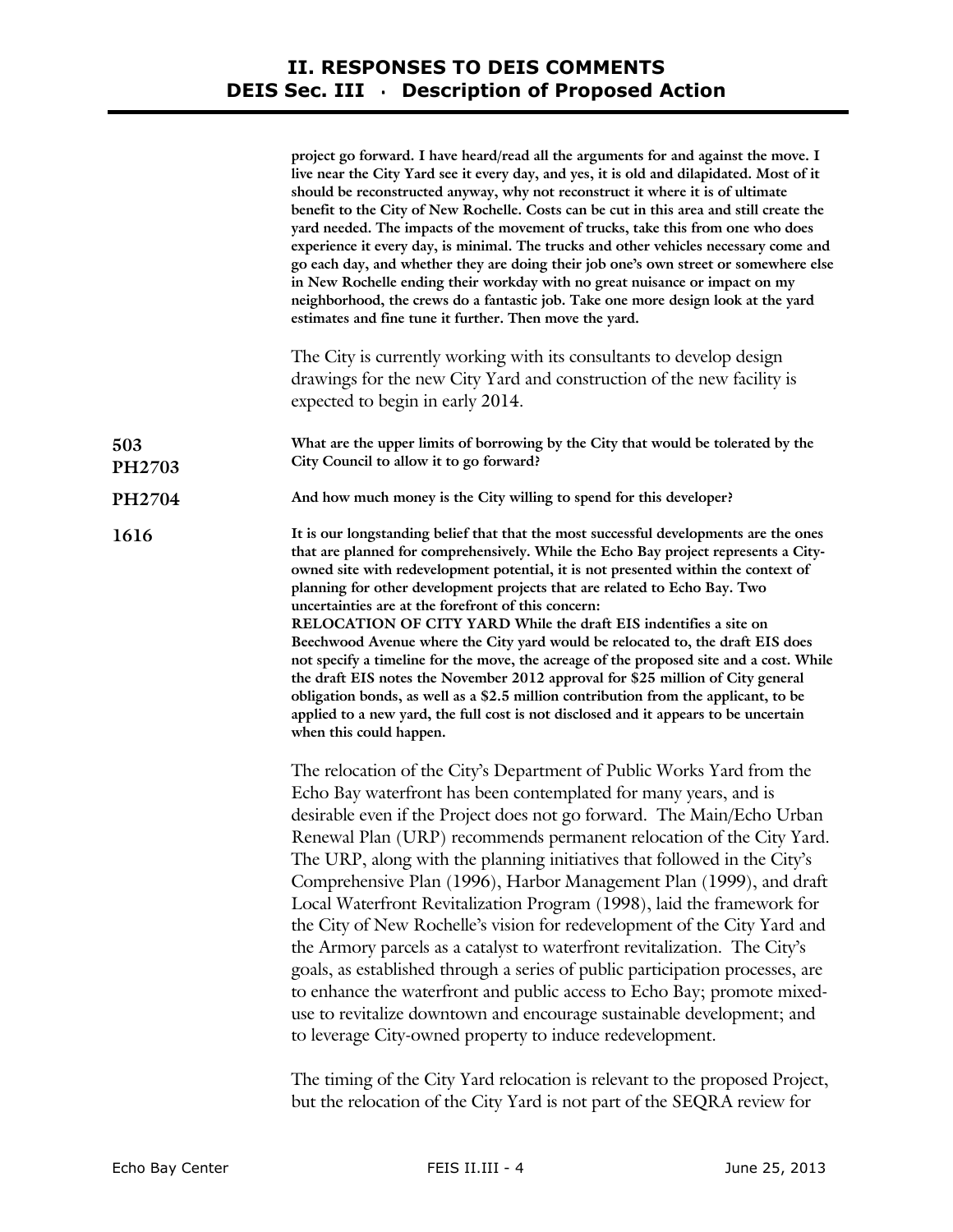|               | the proposed Project. In 2004, the City began the SEQRA process related<br>to the relocation of the City Yard in order to facilitate the City's plans for<br>sound redevelopment of the Echo Bay area. The DEIS was completed in<br>2007 with Environmental Findings adopted in 2008. Under the<br>Environmental Findings, the City Yard would be either relocated to a new<br>site with consolidation of operations (to the currently planned site on<br>Beechwood Avenue that is zoned for light industry and is surrounded by<br>other commercial/industrial buildings), renovated and modernized in the<br>current location, or the City could continue to defer improvements. In<br>November 2012, the City Council approved the issuance of up to \$25<br>million of general obligation bonds to finance a new facility on<br>Beechwood Avenue. |
|---------------|-------------------------------------------------------------------------------------------------------------------------------------------------------------------------------------------------------------------------------------------------------------------------------------------------------------------------------------------------------------------------------------------------------------------------------------------------------------------------------------------------------------------------------------------------------------------------------------------------------------------------------------------------------------------------------------------------------------------------------------------------------------------------------------------------------------------------------------------------------|
|               | The City is currently developing design drawings for the new City Yard<br>and construction of the new facility is expected to begin in early 2014.                                                                                                                                                                                                                                                                                                                                                                                                                                                                                                                                                                                                                                                                                                    |
| <b>PH3202</b> | Where's the appraisal on this property? How much did they actually pay for this? Or<br>is this another Marinaro [ph.] deal, a million-dollar piece of property that was given<br>away for a dollar, because he's friends with a former City Council person?                                                                                                                                                                                                                                                                                                                                                                                                                                                                                                                                                                                           |
|               | An appraisal for the City Yard parcel has not yet been prepared. Pursuant<br>to the Restated Memorandum of Understanding between the City and the<br>Applicant, the Land Disposition Agreement to be made between the City<br>and the Applicant will provide that the purchase price for the parcel is the<br>appraised fair market value, minus certain eligible public infrastructure<br>costs. The Land Disposition Agreement will also describe any appraisal<br>assumptions, and set the time period within which the appraisal must be<br>completed.                                                                                                                                                                                                                                                                                            |
|               | <b>ARMORY PARCEL</b>                                                                                                                                                                                                                                                                                                                                                                                                                                                                                                                                                                                                                                                                                                                                                                                                                                  |
| 602           | The Armory should be restored to its original splendor and used as a civic center<br>where people can enjoy concerts, dances and other civic functions. Again these should<br>be done when economic conditions are greatly improved.                                                                                                                                                                                                                                                                                                                                                                                                                                                                                                                                                                                                                  |
| 705           | The Armory and its relationship to the plan. Many folks have thought up great ideas<br>for this property, and there are still many more ideas not fielded and completely<br>"implementable" out there. Whether or not it is parties already with an idea, or a<br>new idea, it just has to be looked at positively.                                                                                                                                                                                                                                                                                                                                                                                                                                                                                                                                   |
| 1617          | ARMORY PARCEL Because the draft EIS was unable to articulate an exact<br>proposal for the Armory, the draft EIS contained numerous alternative proposals of<br>how the mixed-use building could relate to the Armory, regardless of what is<br>developed. As a result, the draft EIS ultimately describes the proposed mixed-use<br>building as a stand-alone project. This may not be the best strategy to create a<br>comprehensive vision for Echo Bay, particularly since the draft EIS notes that any<br>Armory proposal could also include the Nelstad and Mancuso parcels, located                                                                                                                                                                                                                                                             |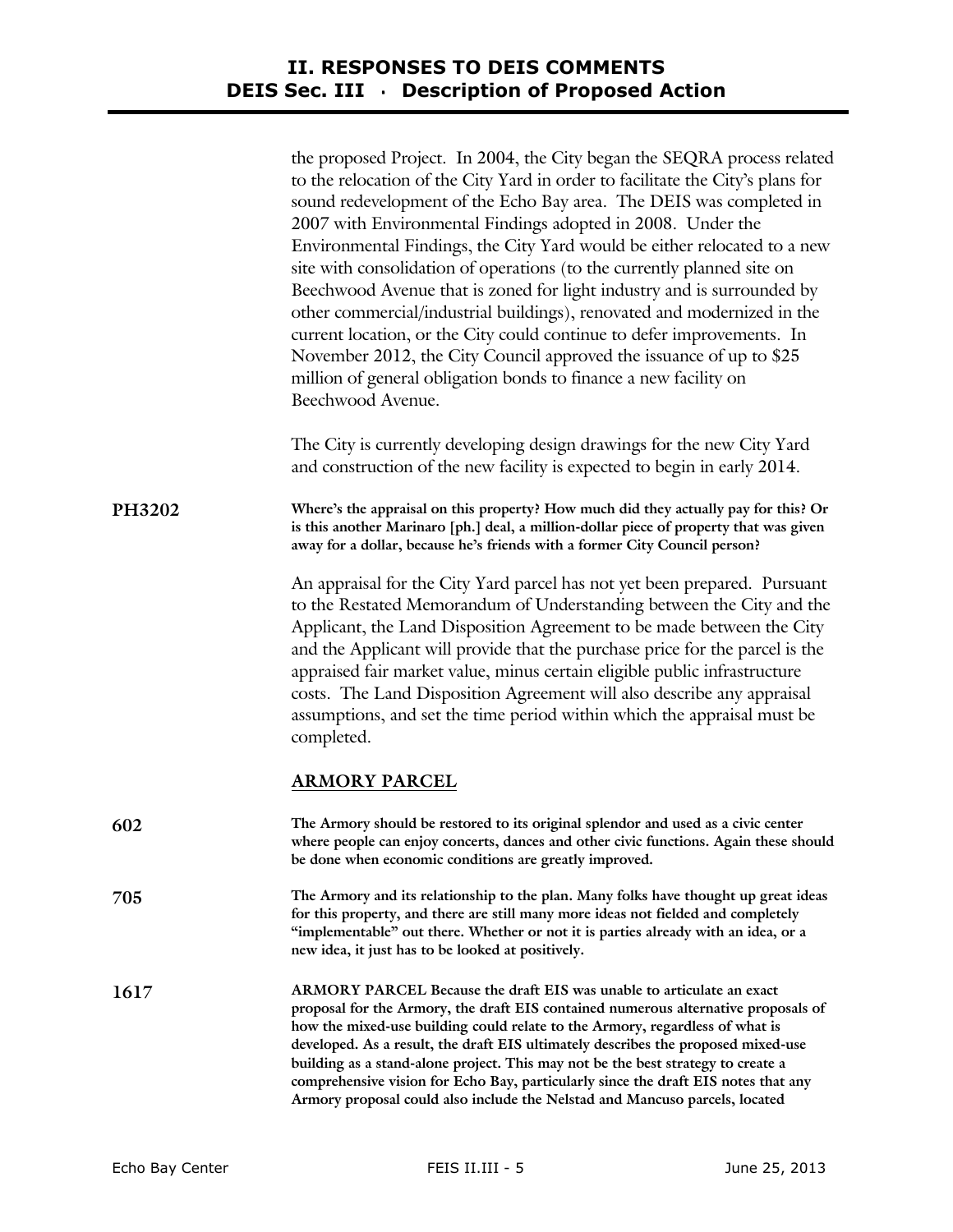**immediately behind the Armory parcel. The recent withdrawal of the Good Profit plans for the Armory adds more uncertainty to the City's overall vision for Echo Bay.** 

In May 2012, the City prepared a Request for Proposals for the reuse of the Armory facility and invited interested groups to submit creative visions and concepts. The City seeks to "rehabilitate and preserve a historic structure with distinctive architectural features; activate a currently underutilized site for the public's enjoyment and benefit; and complement and enhance the surrounding revitalization of the New Rochelle shoreline".

Two proposals were submitted in July 2012 and reviewed by the City Council. At its September 2012 meeting, the City Council agreed to negotiate a memorandum of understanding with the "Good Profit" team and in November, 2012, the Council approved a six-month, non-binding "letter of agreement" between the City and Good Profit in order to explore the redevelopment of the Armory buildings. Good Profit failed to sign the agreement and provide the required escrow deposit by a February, 2013 deadline, and as a result, the City terminated its consideration of their proposal.

The City is currently preparing a "Request for Interest" to solicit additional proposals for the redevelopment of the Armory parcel.

The Project would be the critical first step in redevelopment of the Echo Bay area. The redevelopment of the Armory is uncertain, and the Nelstad parcel is in private ownership and not under City control. The proposed Project would serve as a catalyst for future development of these properties and provide public benefits, including increased access to the waterfront, and waterfront amenities including the creation of a pedestrian esplanade for public use and activity.

**PH2008 And again, preservation of the metes and bounds of the armory property are critical to assure a proper reuse of a historic icon of this city.** 

> The Armory parcel is owned by the City of New Rochelle and would continue to be owned by the City. The proposed mixed use commercial and residential building would be completely located on the City Yard parcel. The existing Armory driveway would be widened between the proposed Project building and the existing Armory Annex to provide access to a public parking area on the Armory parcel with a walkway connection to the waterfront esplanade. These improvements benefit the overall waterfront accessibility and open space design.

**PH2101 -- the armory, back here, all this green, is all belong to the armory. This parking lot, all belongs to the armory. The annex in the front of the armory, belongs to the**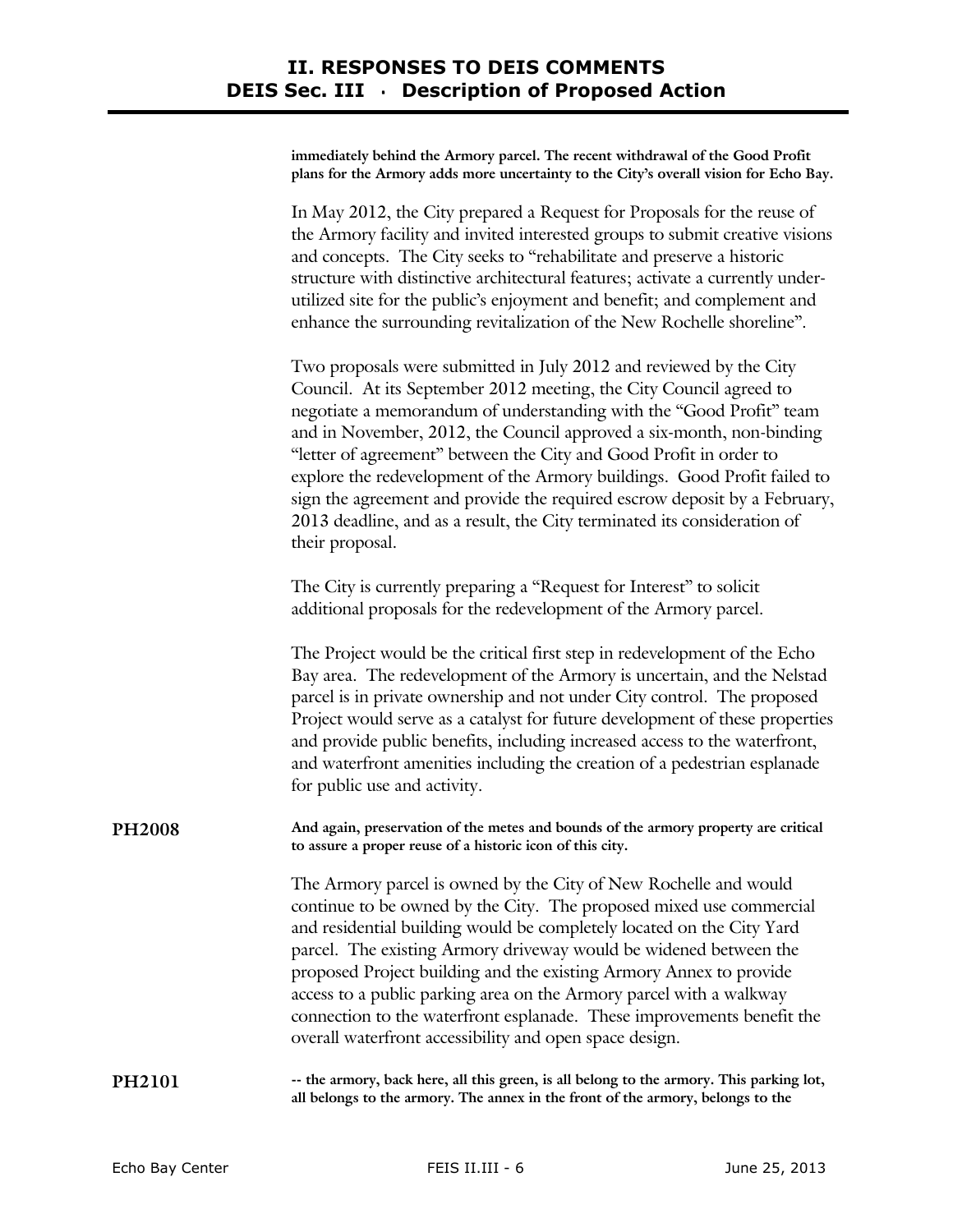**armory. If you take all this away from the projected armory, there's nothing left to do with the armory. So, obviously, the armory will just have to go to waste, as you have been doing for the last 15 years of doing business here.**  The Armory parcel would provide public access to the waterfront esplanade. The proposed Project does not include the removal of the Annex building and does not preclude any future redevelopment of the property. The DEIS generally describes all open space (public and private) within the City Yard and Armory parcels as approximately 4.5 acres. The open space to be provided as part of the FEIS Project is discussed below.

FEIS Figure Nos. I-26 and I-27, Waterfront Open Space + Public Use Area Diagrams (with and without the Armory Annex) illustrate the different types of open space proposed in the Project. "Publically accessible waterfront open space" on the City Yard and Armory parcels would be a total of 3.4 acres. Activities in the "publically accessible waterfront open space" may include uses such as an overlook, picnic area, kayak launch, woodland area, rain garden, shoreline stabilization improvements, and open lawn suitable for scheduled gatherings. "Public use" areas total 0.9 acres within City Yard and Armory parcels and include public access walks from East Main Street to the waterfront and a 30-car public parking lot behind the Armory building for the waterfront. Total publically accessible areas (publically accessible waterfront open space + public use areas)on the City Yard and Armory parcels would total 4.3 acres. See FEIS Figure Nos. I-26 and 27: *Waterfront Open Space + Public Use Diagram (with and without Armory annex).* 

| <b>DEIS Open Space Description:</b>                                                    | Acreage       |
|----------------------------------------------------------------------------------------|---------------|
| All public and private open space:                                                     | +/- 4.5 acres |
|                                                                                        |               |
| <b>FEIS Open Space Description:</b>                                                    | Acreage       |
| <b>Publically Accessible Waterfront Open Space:</b>                                    |               |
| Within Project Site and along Shoreline:                                               | 3.4 acres     |
| Public Use Areas:                                                                      | $0.9$ acres   |
| <b>Total Publically Accessible Areas - Project Site:</b>                               | 4.3 acres     |
|                                                                                        |               |
| <b>Overall Echo Bay Vision:</b>                                                        |               |
| Publically Accessible Areas - Project Site:                                            | 4.3 acres     |
| Publically Accessible Waterfront Open Space -<br>Nelstad/Mancuso:                      | 0.8 acres     |
| Total PublicallyAccessible Areas - Project Site and<br><b>Nelstad/Mancuso Parcels:</b> | 5.1 acres     |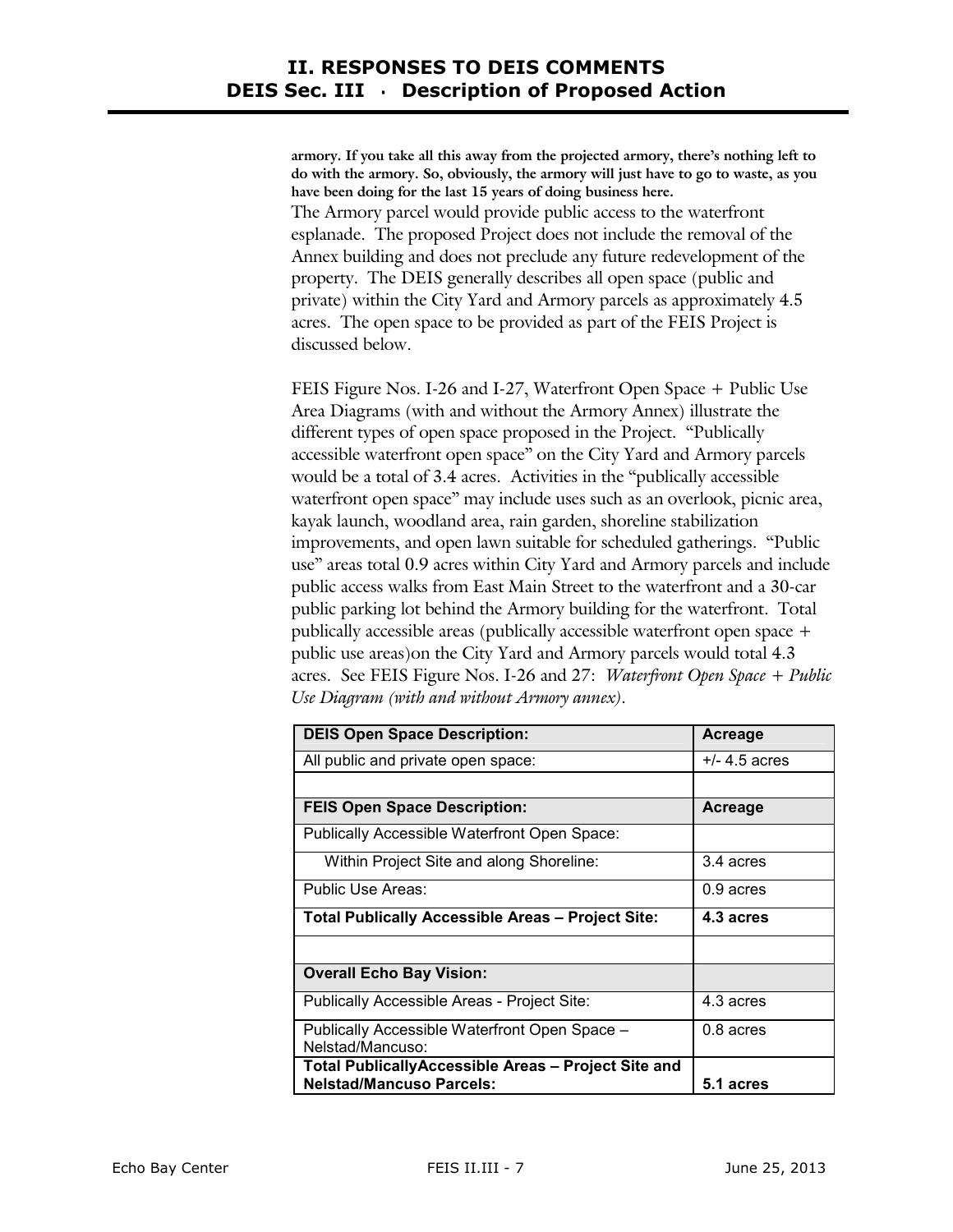Additionally, the extension of the publically accessible waterfront esplanade over the Nelstad parcel to the Mancuso Marina parcel would be the next step in creating continuous open space along Echo Bay (see FEIS Figure Nos. I-4A and 4B: *Overall Vision for Echo Bay Redevelopment Area (with and without Armory annex).* Acquisition of the Nelstad parcel and extension of the waterfront esplanade over that parcel to the Mancuso Marina parcel would add approximately 0.8 acres of additional "publically accessible waterfront open space" for a total of 5.1 acres of "publically accessible waterfront open space". The portions of the Nelstad and Mancuso Marina parcels not used as open space would be rough graded and stabilized in anticipation of future redevelopment.

**PH3301 Number one, I look at this proposal and I see the armory site decimated with parking, and a green area that they propose to post the housing development. First of all, that was a deed with covenant restrictions. It's a parcel, and I don't see how you're going to break that without going to Albany and asking for a special piece of legislation, and by a legislative fiat in both houses, you may get it done.** 

> The property was deeded by the State of New York to the City for "park, recreation, street and highway purposes, including incidental, necessary municipal business in conjunction therewith". The proposed improvements to the Armory parcel which would be made as part of the Project are: (1) a new public street, providing access to the waterfront and to the Project; (2) a new public parking area, for public access to the waterfront; and (3) new publically accessible waterfront open space. These uses of the Armory parcel are permitted under applicable provisions of the New York Public Lands Law and the restrictions in the deed to the City.

> Both the DEIS and FEIS Projects have been designed to act as a catalyst for future development in the Echo Bay area. The proposed FEIS Project, like the DEIS Project, has been designed to retain the main barrel-vaulted Armory building, entrance tower, Annex, and outbuilding along the water's edge. These structures could be re-used as part of the redevelopment plan for the Armory eventually approved by the City. FEIS Figure No. II.V-13 Additional Public Parking with Connector Drive + Land Banked Turning Lane illustrates an additional alternative layout for the Armory parcel with a roadway connecting the Armory public parking lot with the Nelstad property, as well as a "land-banked" right turn lane on Amory Place near the northwest corner of the proposed Project building. This additional alternative sketch illustrates how the proposed Project would not preclude future redevelopment of the Armory parcel.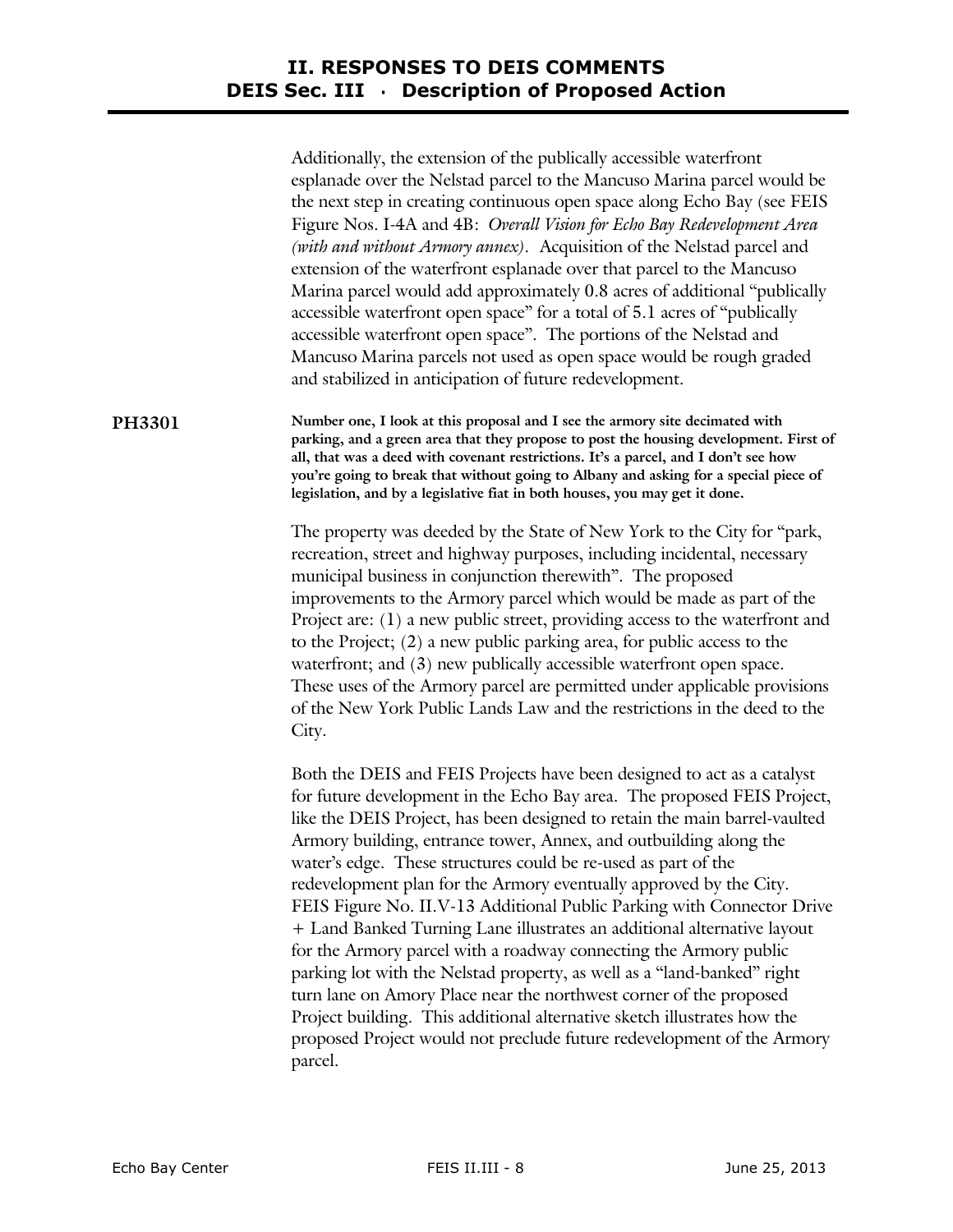#### **STATE BROWNFIELD CLEAN-UP PROGRAM**

**505 PH2706 Further, any comments about Brownfield funding should be documented in writing since there is a well known shortage of funding available for the hundreds of sites that need remediation. (see section III A) What guarantees does the City Council have on the availability of this funding?**  In the DEIS, it was anticipated that the Project Site would be remediated under the NYSDEC Brownfields Cleanup Program, through a new joint application by the City of New Rochelle and the Applicant. The Applicant is still evaluating the extent of the necessary clean-up and whether the application will be re-submitted. However, in all events, the Applicant would pay for and complete remediation of the Project Site in accordance with all applicable laws. **COMMERCIAL RETAIL COMPONENT 802 After 8 years, this much sought after commercial/retail space has been reduced to less than 10% of the total square footage to be built. The project calls for 302,500 sq.ft. of residential space and 25,000 sq.ft. of retail space. This is an extremely poor ratio for a mixed use project, given the revenue generation of retail space. The City Council can and must do better with this ratio.**  The current Project is smaller than the originally-proposed 26-acre Master Redevelopment Plan for Echo Bay, but would be the critical first step in redevelopment of the Echo Bay area. As originally conceived in the City's Main/Echo Urban Renewal Plan (URP), the Project Site would be redeveloped for residential and office uses. Under the URP, high-density residential use is proposed for the eastern portion of the area, including the City Yard and Armory parcels. The URP currently does not contemplate retail uses on the Project Site, and would need to be amended to include retail uses on the ground floor along East Main Street. In 2002 the City hired Smith Group JJR and Thomas Balsley Associates to help refine the planning for the redevelopment of the Echo Bay area within the limits of market demand and cost efficiency. They concluded that low-rise, high-end residences should be constructed with niche retail and office space, in a building with mixed-use residential and commercial at ground level on East Main Street. The proposed Project is consistent with this vision and reflects the current market conditions for commercial and residential uses. **1215 1504 Main Street should be considered a strong retail corridor. I'm worried they have to little retail, and very shallow retail depth, in their current plan.**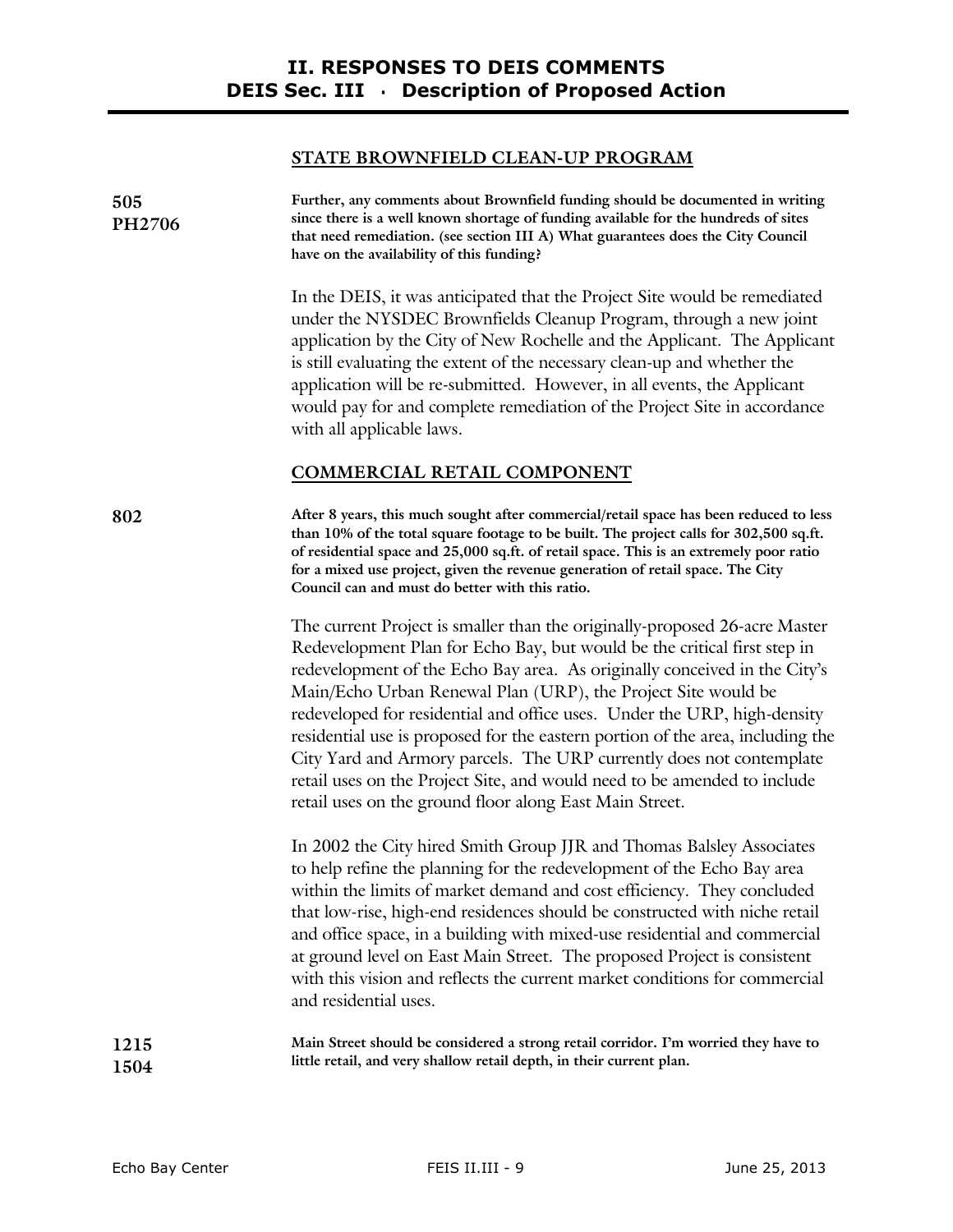The proposed Project includes retail storefronts, with a depth of 60 feet, along the full frontage of the City Yard parcel along East Main Street, consistent with the City's vision for the Project Site. The design of the proposed retail is consistent with the general character of the existing neighborhood-scaled retail spaces in the surrounding area, which average approximately 50 – 60 feet deep.The retail space wraps around the corner from East Main Street onto new Armory Place. This corner is intended to be the dynamic, pedestrian-centric, invitation to the Site and waterfront beyond.

See above response to comment 802 for information about the amount of retail proposed.

**1304 Perhaps consideration for the inclusion of additional retail space in the rear of the development might help to create more of a waterfront or boardwalk type of experience and reinforce the public access to this space. It is noted in the documents that the ground floor retail would "wrap around" to the Armory Place side of the development but that does not do much to draw the public back to the waterfront and public spaces. I guess, I question why people would come here given that it is a small park with only three park benches in terms of public amenities? No barbecue pits or reservable spaces? If there were limited waterfront appropriate retail opportunities (on the south side of the development), it might help to make this more of a destination.** 

> The proposed Project has been designed to be consistent with the City's vision for mixed-use commercial and residential uses along Main Street in order to improve the functioning of downtown and create a critical mass of new development. Given the size of the City Yard parcel and the proposed Armory Place driveway and sidewalk for pedestrian and vehicular access to the waterfront, only a limited amount of the retail can wrap around the corner from Main Street onto Armory Place. This corner is intended to be the dynamic, pedestrian-centric, invitation to the Site and waterfront beyond. With existing utilities, current program requirements and setback regulations from Echo Bay, retail use along the waterfront esplanade is not feasible. The proposed location of the retail uses along Main Street strengthens the Main Street corridor and also anticipates the requirements of tenants for visibility and access.

> The proposed waterfront esplanade and publically accessible waterfront open space on the Project Site has been designed to provide both physical and visual access to the waterfront from the surrounding neighborhood, and would be the first step to creating a pedestrian esplanade connecting the Municipal Marina to Five Islands Park along the shoreline, as recommended in the City's Comprehensive Plan and other planning documents. The updated design presented in the FEIS incorporates feedback from the public comment period and shortens the south wing of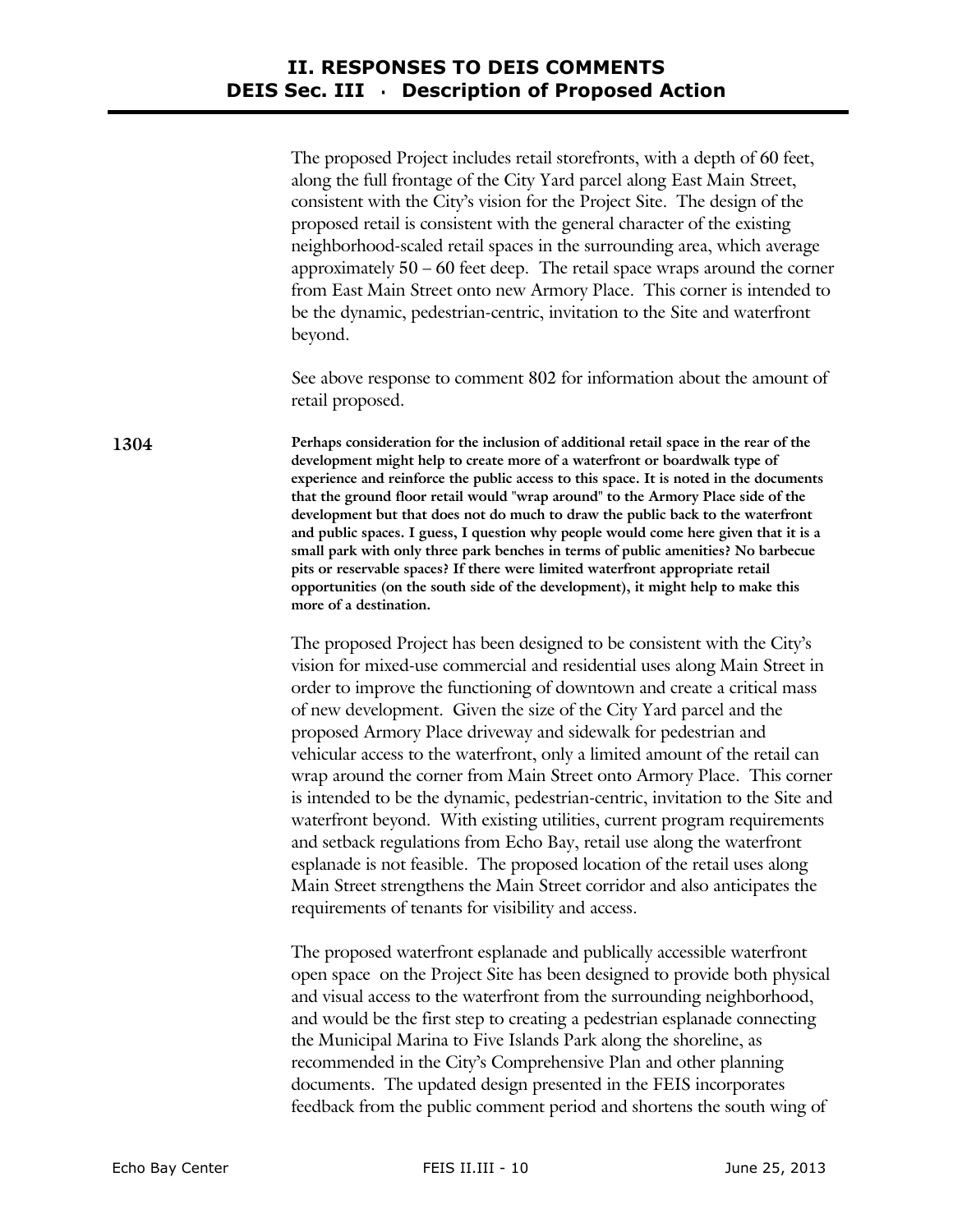the residential building nearest the waterfront in order to provide more expansive park space for the community.

#### **RESIDENTIAL COMPONENT**

| 1604 | We do not advocate putting any residential use adjacent to a County wastewater |
|------|--------------------------------------------------------------------------------|
|      | treatment plant.                                                               |

Comment noted. The County's Wastewater Treatment Plant (WWTP) is located across an inlet to the southeast of the Project Site between the City Yard parcel and Five Islands Park. The WWTP parcel is 13.8 acres and the facility is currently undergoing improvements consistent with a 2008 Consent Order with the New York State Department of Environmental Conservation (NYSDEC) in relation to enforcement of the Federal Clean Water Act. The WWTP has long been part of the neighborhood, and single-family residential neighborhoods, Salesian High School and Five Islands Park all currently exist in this area. The Project would be in close proximity to the WWTP, with views of the facility to the southeast. Currently, a line of mature trees buffer the southwest edge of the WWTP parcel to limit seasonal views of the facility. DEIS Section VI.D describes the visual conditions related to the Project in more detail. Given the other residential developments in the vicinity of the WWTP, the Project would not be incompatible with the facility.

**PH401 Echo Bay represents a true mixtures development of this piece in the New Rochelle waterfront, providing easy access to the public. With the majority of the apartments being one-bedroom or studios, we believe this development would appeal to the young professional community, being that the retail and restaurants would be there.** 

Comment noted.

**PH1003 However, if the configuration of those rental spaces change between now and the time that this opens, I would really like to have the option of the City to go back and renegotiate that price.** 

> The proposed Project described and analyzed in the DEIS includes 71 studio apartments, 137 one-bedroom apartments, and 77 two-bedroom apartments. Using industry standard demographic multipliers for public school children from the Rutgers University model (private school children are not included in the calculation), approximately 22 public school students in total would be generated by the Project.

The modified FEIS Project would include the same 285 total dwellings unit, with a bedroom count slightly revised from the DEIS Project. In the FEIS Project the number of studio and one-bedroom units would be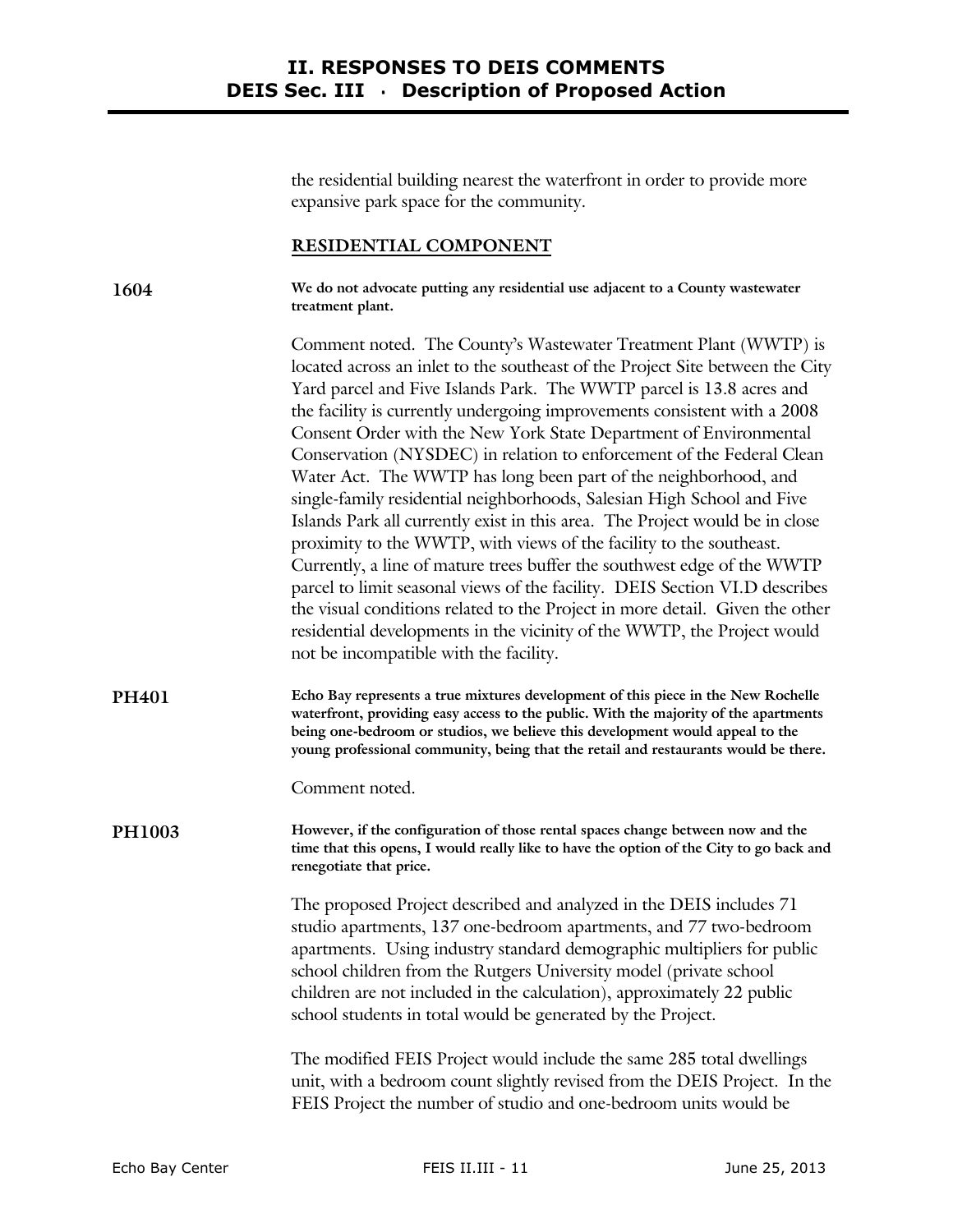|               | reduced and the number of two-bedroom units would be increased. The<br>unit breakdown for the FEIS Project would include 55 studio apartments,<br>130 one-bedroom apartments and 100 two-bedroom apartments, for a<br>total of 25 public school children. The FEIS Project would generate one<br>additional public school child.                                                                                                                                                                                                                                                                                                                                                                                                                                                                                                                                           |
|---------------|----------------------------------------------------------------------------------------------------------------------------------------------------------------------------------------------------------------------------------------------------------------------------------------------------------------------------------------------------------------------------------------------------------------------------------------------------------------------------------------------------------------------------------------------------------------------------------------------------------------------------------------------------------------------------------------------------------------------------------------------------------------------------------------------------------------------------------------------------------------------------|
|               | The proposed PILOT agreement has been structured so that the Project<br>would cover the annual projected cost impact on the School District. The<br>Project would cover the marginal cost of educating both the children<br>projected to attend New Rochelle public schools, as well as the cost to<br>provide transportation to children that would attend area private schools<br>(a cost borne by the School District). The projected per pupil costs have<br>been agreed to by the School District. In order to provide further<br>assurance that the PILOT covers costs, the Applicant has agreed to a "look<br>back" provision under which an audit would be undertaken in the tenth<br>year of the actual school child generation for the preceding five years, and<br>the PILOT payment for the ten years would be subject to adjustment<br>based on the findings. |
| <b>PH3001</b> | And I didn't hear anything about a percentage of apartments for veterans.                                                                                                                                                                                                                                                                                                                                                                                                                                                                                                                                                                                                                                                                                                                                                                                                  |
|               | The proposed Project includes the construction of 285 residential units to<br>be located in three floors above the retail stores, and the four story<br>residential wings to the south. The residential units would be studio, one-<br>bedroom and two-bedroom rental apartments, with 29 of the rental units<br>designated as "Moderate-Income Housing Units" <sup>1</sup> . All apartments would<br>be open to any financially qualified resident, with no anticipated special<br>designations other than those provided for by applicable housing laws.                                                                                                                                                                                                                                                                                                                 |
|               | <b>SCALE AND SIZE OF PROJECT</b>                                                                                                                                                                                                                                                                                                                                                                                                                                                                                                                                                                                                                                                                                                                                                                                                                                           |
| 803           | The Council should question Forest City's reason, the slow economy, for scaling<br>down the project. This is the same company that developed Ridge Hill, when the<br>economy was in much worse shape than it is today. Forest City developed an upscale<br>mall, in Yonkers, while its vision for New Rochelle is a truncated development with<br>almost no commercial space. At a time, when most economic indicators show the<br>economy is improving, why is the commercial space being reduced?                                                                                                                                                                                                                                                                                                                                                                        |
| <b>PH1102</b> | How can a project go from 26 acres to 6?                                                                                                                                                                                                                                                                                                                                                                                                                                                                                                                                                                                                                                                                                                                                                                                                                                   |
|               | In 2006, the Applicant was chosen as the developer through the Request<br>for Proposal review process, and in 2007, the Applicant began the due                                                                                                                                                                                                                                                                                                                                                                                                                                                                                                                                                                                                                                                                                                                            |

<sup>&</sup>lt;sup>1</sup> Section 331-52 of the New Rochelle Zoning Code defines moderate income as "annual household income which does not exceed 80% of the Westchester County median annual income for its household size (based on U.S. Census and updated by HUD)".

-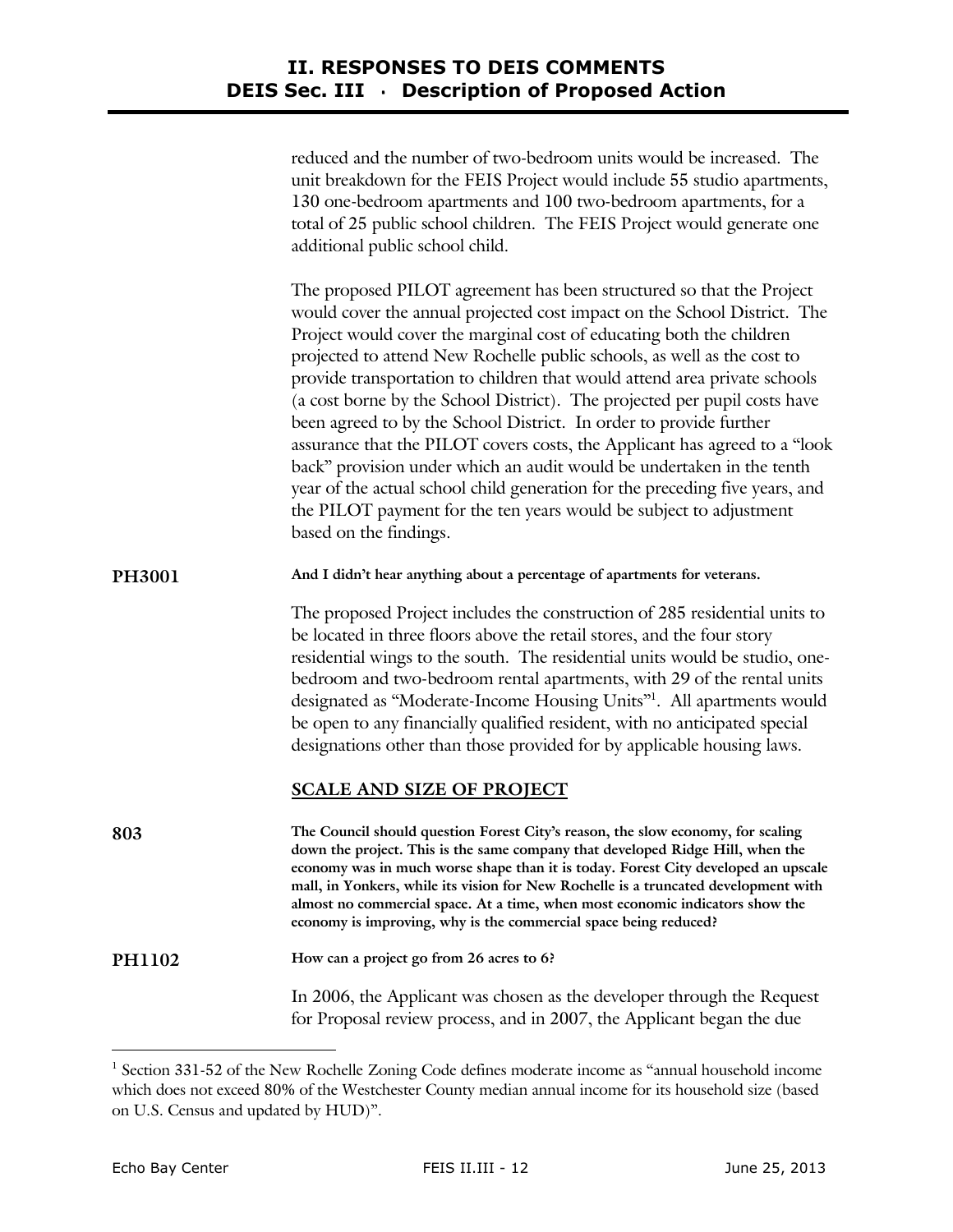|        | diligence and conceptual planning process. In 2008, the Applicant began<br>preparing a draft environmental impact statement for the larger project<br>when the global financial crisis and national economic recession occurred.<br>In 2010, the Applicant re-evaluated the project in light of the economic<br>climate and reasonably anticipated future marketplace conditions and<br>continued to work with the City to develop a project that would be<br>responsive to those conditions, but also serve as the first step in successful<br>redevelopment of the Echo Bay area.                                                                                                                                                                                                                                                                                                                                                                                                                                                                      |
|--------|----------------------------------------------------------------------------------------------------------------------------------------------------------------------------------------------------------------------------------------------------------------------------------------------------------------------------------------------------------------------------------------------------------------------------------------------------------------------------------------------------------------------------------------------------------------------------------------------------------------------------------------------------------------------------------------------------------------------------------------------------------------------------------------------------------------------------------------------------------------------------------------------------------------------------------------------------------------------------------------------------------------------------------------------------------|
| PH3102 | I think this property, this whole building, is too big. There are too many apartment<br>houses.                                                                                                                                                                                                                                                                                                                                                                                                                                                                                                                                                                                                                                                                                                                                                                                                                                                                                                                                                          |
| PH3105 | We need more retail, we need less apartments, and we need a smaller scale.                                                                                                                                                                                                                                                                                                                                                                                                                                                                                                                                                                                                                                                                                                                                                                                                                                                                                                                                                                               |
|        | Comments noted.                                                                                                                                                                                                                                                                                                                                                                                                                                                                                                                                                                                                                                                                                                                                                                                                                                                                                                                                                                                                                                          |
|        | PUBLIC IMPROVEMENTS - WATERFRONT                                                                                                                                                                                                                                                                                                                                                                                                                                                                                                                                                                                                                                                                                                                                                                                                                                                                                                                                                                                                                         |
| 807    | New Rochelle will give Forest City over 20 million dollars in tax abatements. It will<br>receive a boat ramp, an esplanade, a pedestrian bridge and some infrastructure<br>improvements. The question is does it cost more or less than 20 million dollars to<br>build these project?                                                                                                                                                                                                                                                                                                                                                                                                                                                                                                                                                                                                                                                                                                                                                                    |
|        | The City is not giving the Applicant \$20 Million dollars in tax abatements.<br>The developer would invest approximately \$12 Million in new public<br>assets. This includes the environmental remediation of the existing City<br>Yard, acquisition and site work funds for the City's pursuit of the Nelstad<br>and Mancuso parcels, publically accessible waterfront open space creation,<br>and additional infrastructure on the Echo Bay site.                                                                                                                                                                                                                                                                                                                                                                                                                                                                                                                                                                                                      |
|        | As noted above, the Project is intended to be assisted by the New Rochelle<br>Industrial Development Agency, and the approval of the PILOT is subject<br>to a separate public review process by the IDA. See FEIS Section I:<br>Introduction, Review by New Rochelle Industrial Development Agency for a<br>description of the IDA process for review of a "PILOT Agreement". The<br>City would enter into an agreement with the Applicant for payments in<br>lieu of taxes (a PILOT agreement) based on the cost of educating the<br>school children to be generated by the Project, under which the PILOT<br>payment would increase yearly by the same rate that real property taxes are<br>increased. In the 11 <sup>th</sup> year of the PILOT agreement, the payment to the<br>School District would be re-calculated using the actual school child<br>generation experienced in years $6-10$ . Utilizing the $11th$ year marginal cost<br>(based on the tax increases from the previous 10 years), the new School<br>District payment will be set. |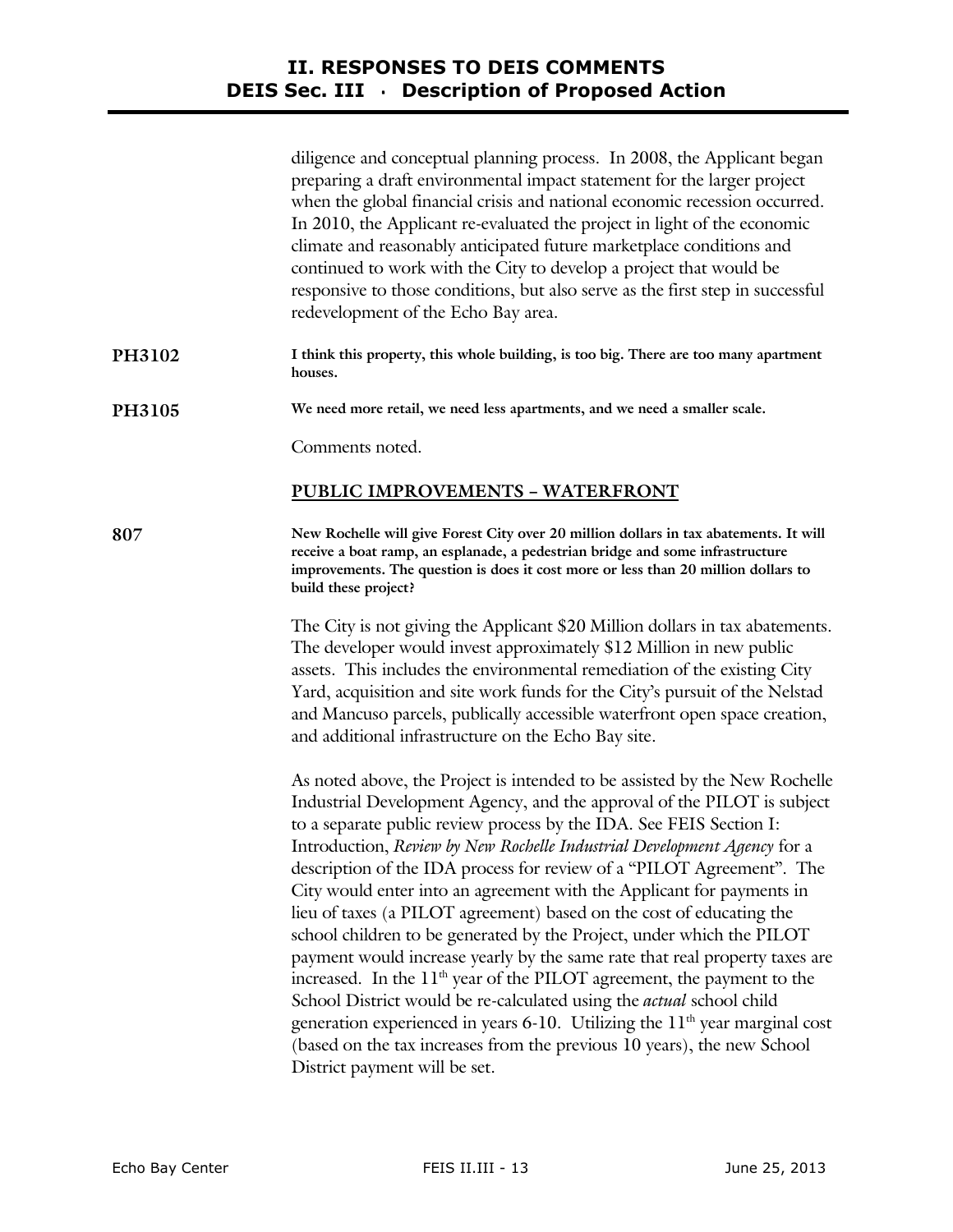In addition, the Applicant will make up-front capital contributions to assist the City with the debt service for the new City Yard, will provide funds for the acquisition by the City of the Nelstad parcel, will be responsible for the environmental clean-up and physical stabilization of the Project Site (but not the Armory building or portions of the Armory parcel not being utilized as part of the Project), and will build new outdoor public space for resident use. Due to these up-front capital costs, the Project would not be financially viable without a PILOT agreement.

The public amenities include the waterfront esplanade and bridge, landscaped publically accessible waterfront open space, non-motorized boat launch, public parking area and connecting pathways, and shoreline restoration. If it was subject to real property taxation, the FEIS Project would generate approximately \$1.26 million in annual municipal and school district tax revenues, over \$138,500 in municipal refuse and parks and recreation fees, and over \$275,000 in utility and general sales tax revenue for the City, having a net positive fiscal impact on the City of New Rochelle.

The PILOT scenario assumes payments-in-lieu-taxes sufficient to cover the projected education costs associated with the new housing units as shown below in the chart and detailed in FEIS Appendix 1: *Socioeconomic and Fiscal Impacts Analysis – FEIS Project.* 



In addition, the FEIS Project would result in approximately \$1.02 million in one-time fees and charges. Additionally, the FEIS Project would include \$2.5 million in funding by the Applicant to help the City defray debt service costs to be incurred in connection with the relocation and reconstruction of the City Yard, approximately \$2.5 million to defray any costs the City might incur in connection with the City's potential future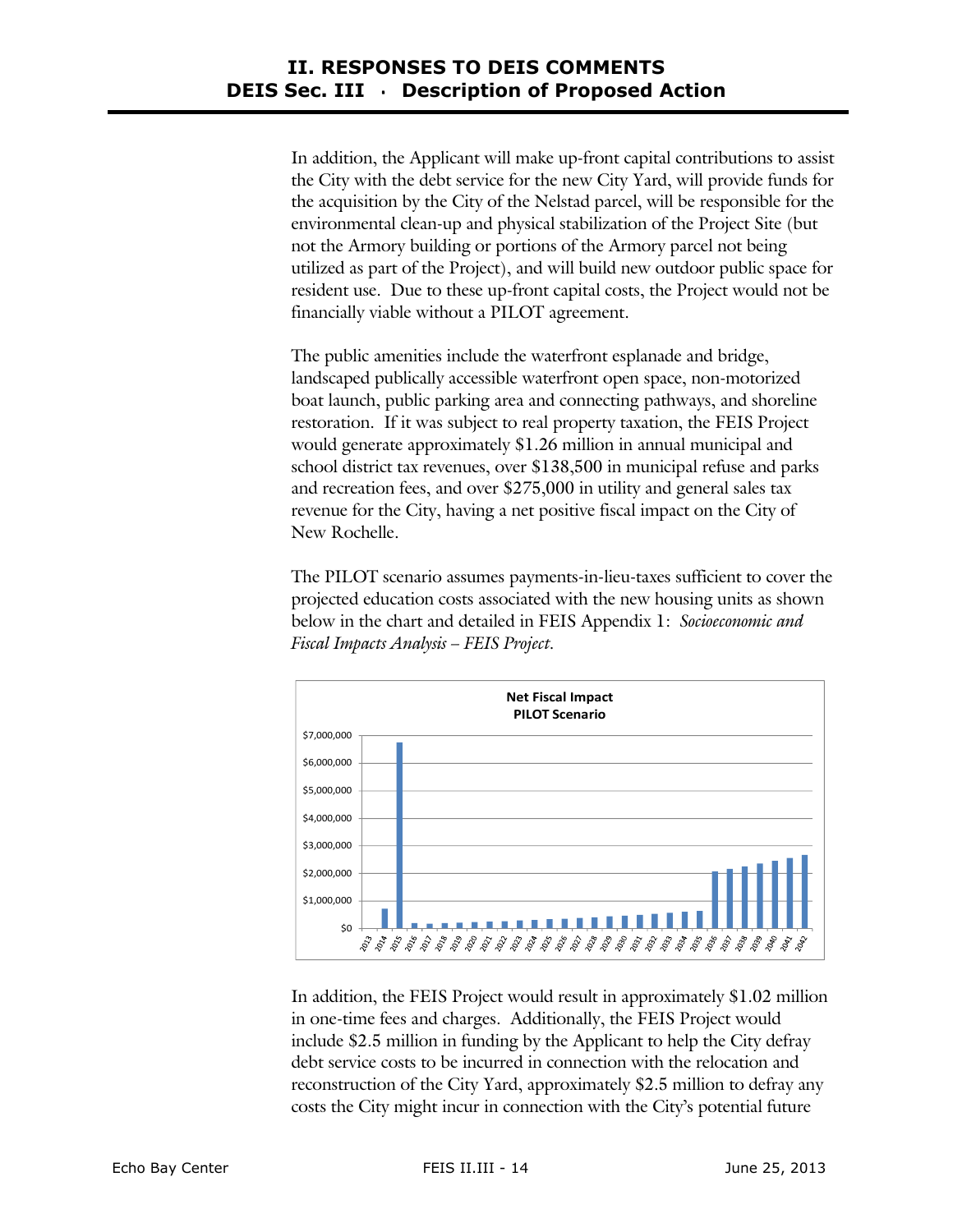acquisition and reuse of the Nelstad parcel and/or reuse of the Mancuso Marina parcel, and a \$1.5 million Empire State Development Grant that the Applicant helped the City secure that would provide funding for public infrastructure improvements at the Echo Bay waterfront.

**1101 Use of the site for public access is a great idea, but unless the details of the site plan are in place, it will not work well for that purpose. I am concerned about several items. The first is the pedestrian/bicycle access to the site. Although the DEIS cited that there is not much foot traffic in the area of the site now, with the new project and potential armory site, I expect there will be a substantial increase in foot traffic both the residential building and to access the public waterfront. As a nearby resident, I could see our family riding bikes to 5 Islands Park through this site over the bridge as it would mean less time on busy Post Road. The current site plan does not even provide a sidewalk on the west side of the entrance drive next to the armory. Visitors on foot or pedaling would be forced to enter the site from downtown by first crossing the driveway, moving along a sidewalk that is next to the building, crossing the busy entrance/exit of the garage, and then again having to cross the driveway at some point(undesignated) to get to the public waterfront. A sidewalk (of substantial width 6-10 feet) should be provided to allow for safe and clear access into the site.** 

> For public visitors to the waterfront arriving by mass transit, by foot or by bicycle, pedestrian connections to East Main Street would be provided via Armory Place and the pedestrian pathway located along the eastern edge of the Project Site across from Stephenson Blvd. Public access to the waterfront esplanade walkway and the kayak dock would be provided for those arriving by vehicle via the public parking lot at the center of the Project Site accessed from Armory Place. Both pedestrian and bicycle connections at the Stephenson Boulevard and Armory Place entrances would be six feet wide. Due to the location of the existing Armory Annex building, topography and the alignment necessary for Armory Place, an additional sidewalk along the Annex building is not feasible.

> However, the DEIS analyzes the removal of the Armory Annex building in Section V. *Alternatives* (Alternative B: Proposed Project with Armory Building and Removal of the Annex Building). The removal of the Annex portion of the Amory would provide a wider boulevard driveway and a greater viewshed from Main Street across the Site to Echo Bay and the Echo Bay waterfront esplanade. In this alternative design, the separation between the proposed mixed-use building and the Armory would be widened to approximately 120 feet. This widened separation between buildings would allow for the entrance drive to include a landscaped median, additional plantings that flank both sides of the drive, and grading adjustments that would not require the use of retaining walls along the drive, although due to the topography a sidewalk along the Armory building is not proposed.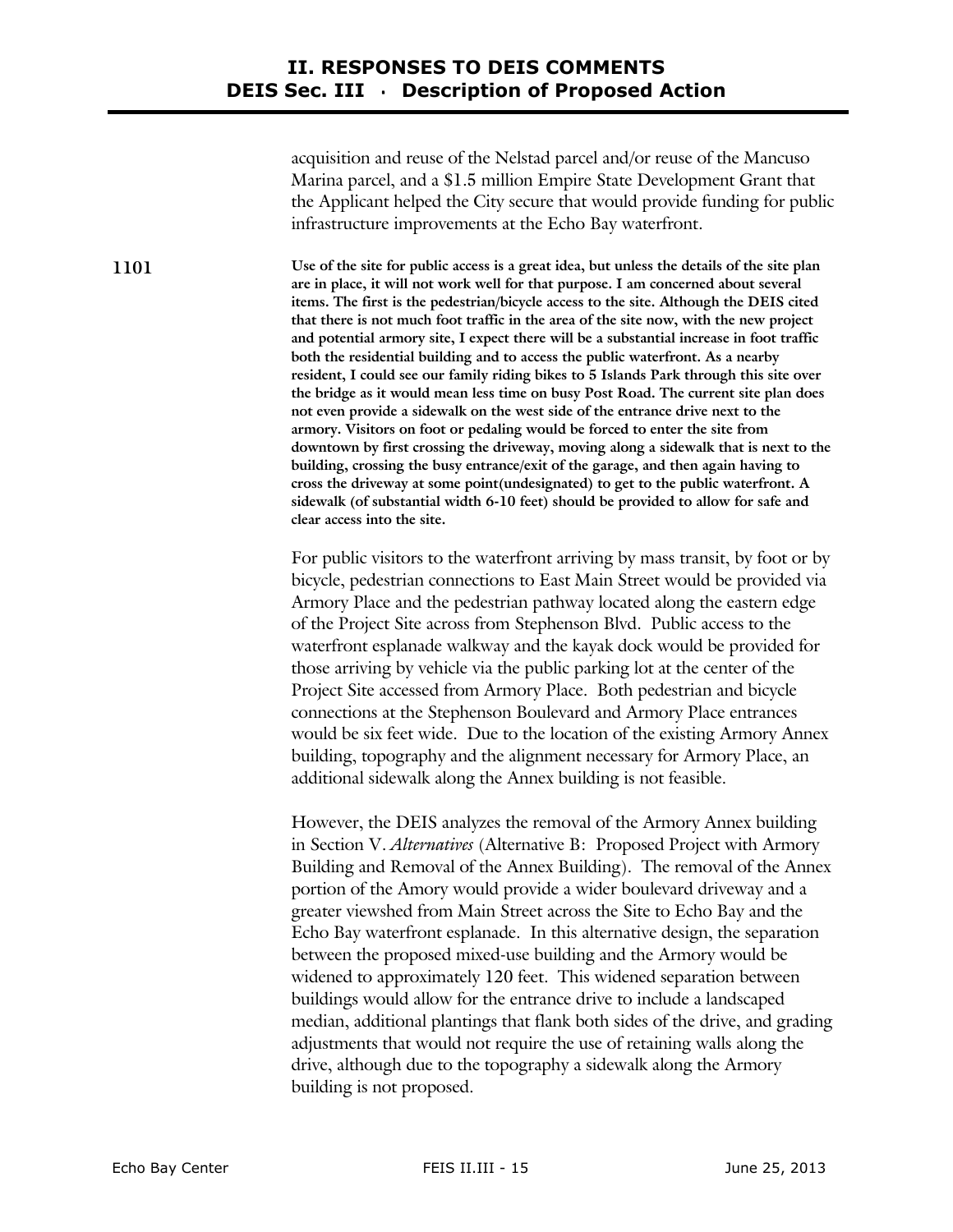|      | Removal of the Annex would provide less obstruction of the views to the<br>waterfront area and more driveway space for cars and bicyclists to access<br>the waterfront.                                                                                                                                                                                                                                                |
|------|------------------------------------------------------------------------------------------------------------------------------------------------------------------------------------------------------------------------------------------------------------------------------------------------------------------------------------------------------------------------------------------------------------------------|
|      | Additionally, future bicycle and pedestrian access to the publically<br>accessible waterfront open space also would be available via the proposed<br>pedestrian bridge connecting to northern edge of the County WWTP<br>property and ultimately to Five Islands Park. Future pedestrian and<br>bicycle connections to Huntington Place would connect to the esplanade<br>at the western edge of the Project Site.     |
| 1102 | Another issue with site access is that it needs to be developed in much more detail.<br>The amount and type of seating, lighting, gathering space, design of views and points<br>of interest need to be incorporated. Having a green open space with a walkway is not<br>enough to create an inviting, cohesive, and memorable experience.                                                                             |
|      | Comment noted. The Applicant is working with a landscape architect to<br>develop a detailed plan for publically accessible waterfront open space.<br>The detailed plan would be reviewed during the site plan review process.                                                                                                                                                                                          |
|      | The Planning Board's site plan review would occur following the City<br>Council's issuance of its written SEQRA Findings Statement on the<br>proposed Project. Review and approval of the site plan is likely by the end<br>of 2013. The City Zoning Code prescribes detailed procedures and a<br>timeframe for the Planning Board's review process. The Planning Board<br>application process includes the following: |
|      | • Pre-application meeting with Commissioner of Development.<br>• Submit the application and supporting materials to the Department of<br>Development.                                                                                                                                                                                                                                                                  |
|      | • Review by Department of Development for conformity with Zoning<br>Code.                                                                                                                                                                                                                                                                                                                                              |
|      | • Administrative review by City departments.<br>• Where required, Planning Board will hold public meetings on the site<br>plan and/or SEQRA.                                                                                                                                                                                                                                                                           |
|      | • Review by the Planning Board and determination of findings in<br>accordance with SEQRA.                                                                                                                                                                                                                                                                                                                              |
|      | • Planning Board approves with or without modification or disapproves<br>site plan within 62 days after the close of the hearing or after the day the<br>application is accepted as complete if no hearing has been held.                                                                                                                                                                                              |
| 1103 | Other issues to be developed include maintenance of the public access area. If the<br>responsibilities are not well defined, there may be issues with the upkeep of the area.                                                                                                                                                                                                                                          |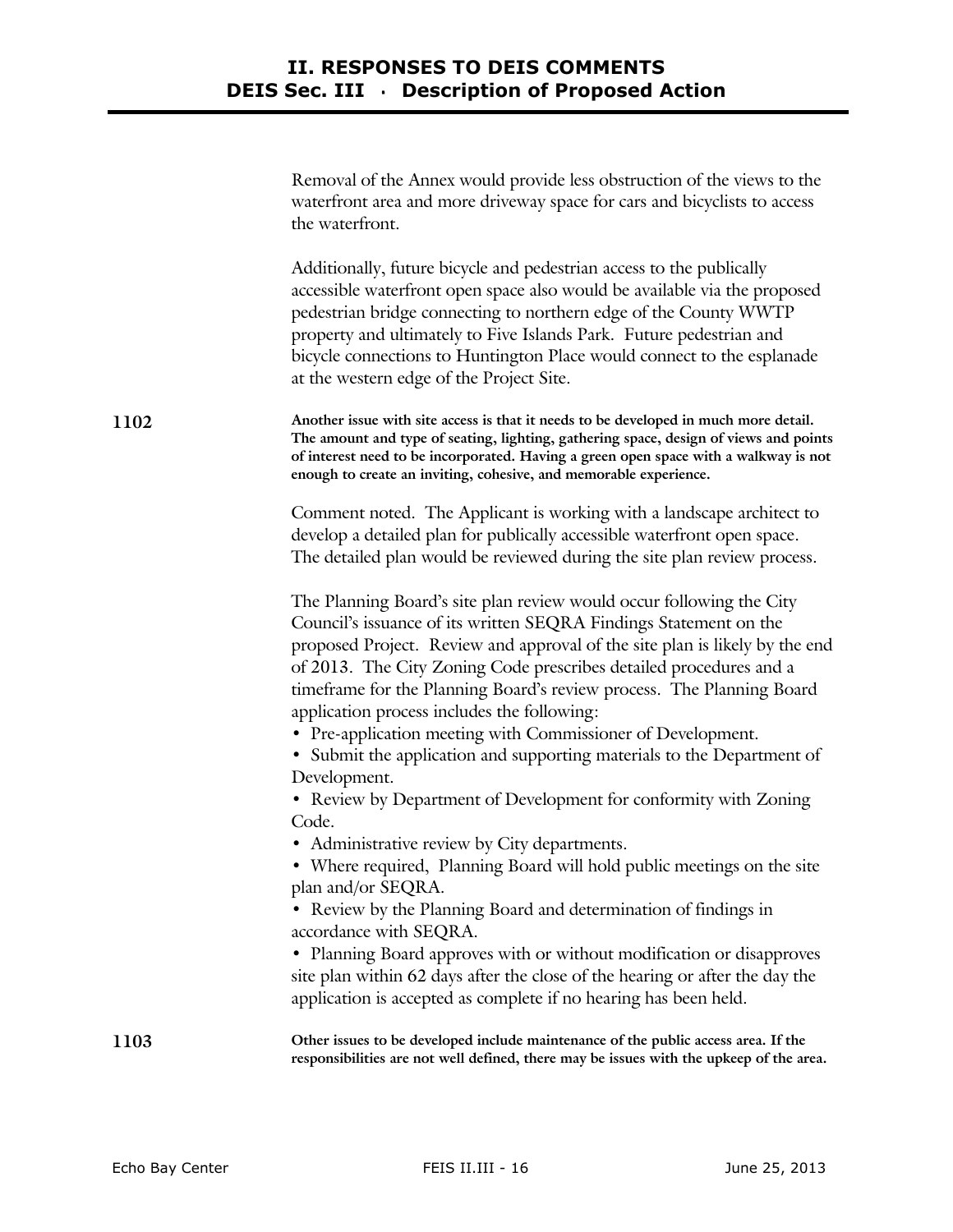|              | The publically accessible waterfront open space and esplanade, along with<br>associated lighting, parking and other amenities, would be built by the<br>Applicant as part of the Project. The Applicant would be responsible at its<br>expense for the routine maintenance of the publically accessible space<br>including general care and upkeep of the grounds, landscaping, and related<br>amenities.                                                                                                                                                                                                                                              |
|--------------|--------------------------------------------------------------------------------------------------------------------------------------------------------------------------------------------------------------------------------------------------------------------------------------------------------------------------------------------------------------------------------------------------------------------------------------------------------------------------------------------------------------------------------------------------------------------------------------------------------------------------------------------------------|
| 1104         | Are there other opportunities to tell the history of the site here, to make it into an<br>educational experience regarding the ecosystem that is reestablished here?                                                                                                                                                                                                                                                                                                                                                                                                                                                                                   |
|              | Comment noted. As noted above, a detailed landscape architectural plan<br>for the publically accessible waterfront open space is being developed and<br>would be reviewed during the site plan review process. Opportunities for<br>ecosystem education or access to the shoreline are being considered as part<br>of the design process.                                                                                                                                                                                                                                                                                                              |
| 1106         | Bridge access - I think the bridge has to happen. Is it guaranteed?                                                                                                                                                                                                                                                                                                                                                                                                                                                                                                                                                                                    |
|              | If permitted by Westchester County, a pedestrian bridge connection to a<br>walkway along the northern edge of the Westchester County Wastewater<br>Treatment Plant site with future connection to connecting to LeFevre<br>Avenue and Five Islands Park is proposed as part of the Project. The<br>pedestrian bridge would be built by the Applicant as part of the Project.                                                                                                                                                                                                                                                                           |
|              | The pedestrian bridge requires approvals from governmental authorities<br>other than the City of New Rochelle and therefore the construction of the<br>bridge cannot be guaranteed. However, the Applicant had initial<br>conversations about the pedestrian bridge with Westchester County<br>representatives in 2007 and 2009 and would make an application for<br>County approval during the City Planning Board's site plan review<br>process, when detailed design of the waterfront area is finalized. If<br>approved by the County, the cost of the pedestrian bridge would be<br>credited against the purchase price for the City Yard parcel. |
| 1224<br>1507 | The public "Echo Bay Walk" shows up in phase 3. That seems like a really bad idea.<br>The public right of way should be manifested in phase 1 with a bond from the<br>developer.                                                                                                                                                                                                                                                                                                                                                                                                                                                                       |
|              | As described in DEIS Section IV.L Construction Impacts, the Project has<br>been divided into three construction phases, which would extend over a 24<br>month period, to enable construction logistics and to reduce any potential<br>impacts to the extent practicable.                                                                                                                                                                                                                                                                                                                                                                               |
|              | The public amenities include the waterfront esplanade and bridge,<br>landscaped publically accessible waterfront open space, non-motorized                                                                                                                                                                                                                                                                                                                                                                                                                                                                                                             |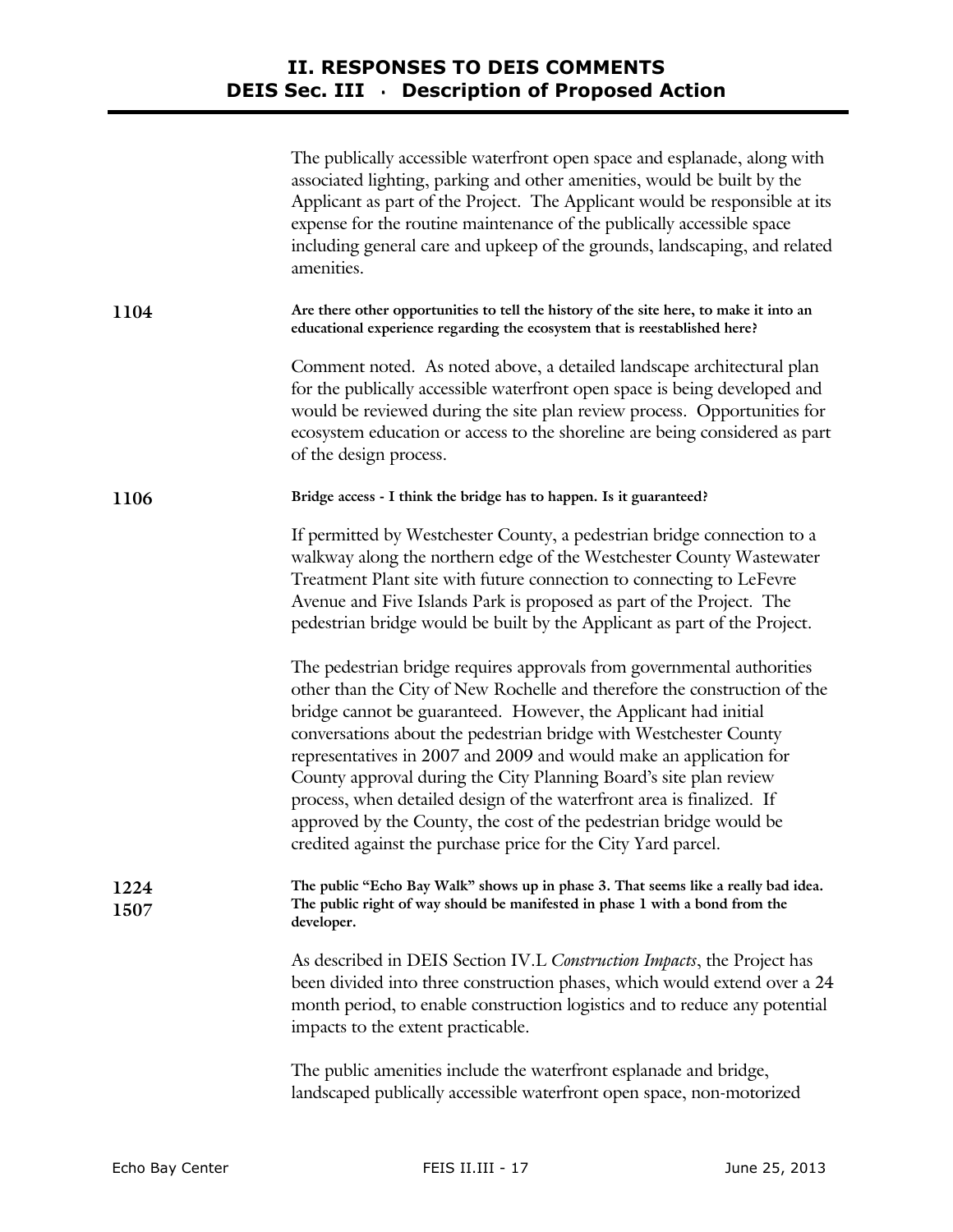|               | boat launch, public parking area and connecting pathways, and shoreline<br>restoration.                                                                                                                                                                                                                                                                                                                                                                                                                                                                                                                                                                                                                                                                                                                                     |
|---------------|-----------------------------------------------------------------------------------------------------------------------------------------------------------------------------------------------------------------------------------------------------------------------------------------------------------------------------------------------------------------------------------------------------------------------------------------------------------------------------------------------------------------------------------------------------------------------------------------------------------------------------------------------------------------------------------------------------------------------------------------------------------------------------------------------------------------------------|
|               | The public parking area and shoreline restoration sea-wall work and non-<br>motorized boat launch would begin in Phase 2.                                                                                                                                                                                                                                                                                                                                                                                                                                                                                                                                                                                                                                                                                                   |
|               | Construction for the pedestrian bridge would begin and be completed in<br>Phase 2. Grading, landscaping and final construction of walkways and<br>seating areas would be completed in Phase 3. The proposed Project is one<br>continuous construction project ("phases" are identified for scheduling<br>purposes) and the public areas would not be opened for public use until<br>the project is completed and no longer an active construction site. It is<br>typical for a bond to be provided to the City for public infrastructure<br>work.                                                                                                                                                                                                                                                                           |
| 1404          | The waterfront could be developed as a play area. We need a soccer field and a<br>baseball field. Stephenson Park is over used, witness the dust storm when people play<br>on it.                                                                                                                                                                                                                                                                                                                                                                                                                                                                                                                                                                                                                                           |
| <b>PH2506</b> | Right now, we have Stephenson Park in our neighborhood that's overused, especially<br>on the weekends. And we should think that we need more fields - playing fields in<br>the Echo Bay side, so that our young people have someplace to go.                                                                                                                                                                                                                                                                                                                                                                                                                                                                                                                                                                                |
|               | Due to the setback regulations from Echo Bay, existing infrastructure,<br>proposed development program and existing topography, the location of<br>playing fields along the waterfront esplanade is not feasible. The Applicant<br>is working with a landscape architect to develop a detailed plan for the<br>publically accessible waterfront open space. The detailed plan would be<br>reviewed during the site plan review process.                                                                                                                                                                                                                                                                                                                                                                                     |
| 1605          | We are not in favor of any proposed waterfront esplanade around the perimeter of<br>the wastewater treatment plant. A discussion must be undertaken with WCDEF<br>concerning the proposed pedestrian bridge between the development and the plant.                                                                                                                                                                                                                                                                                                                                                                                                                                                                                                                                                                          |
| 1623          | The draft EIS describes a proposed pedestrian bridge, across one of the bay's inlets,<br>to connect the waterfront esplanade on the project site to the NRWWTP. Such a<br>connection would facilitate a stated goal for the project of providing "a physical<br>connection of the project site with Five Islands Park through the WWTP parcel."<br>The County Department of Environmental Facilities has stated that a waterfront<br>esplanade around the water-side perimeter of the plant, as had been shown in the<br>prior 2008 plan, is not feasible based on plant operations. Locating a pathway<br>parallel to the north boundary of the plant parcel so as to connect the bridge and<br>LeFevres lane is theoretically possible, however a discussion must be undertaken with<br>DEF concerning such a connection. |
|               | The proposed pedestrian bridge has been designed to land at the northern<br>property line of the WWTP parcel. The Project does not include a<br>walkway around the perimeter of the WWTP property. At one time, the                                                                                                                                                                                                                                                                                                                                                                                                                                                                                                                                                                                                         |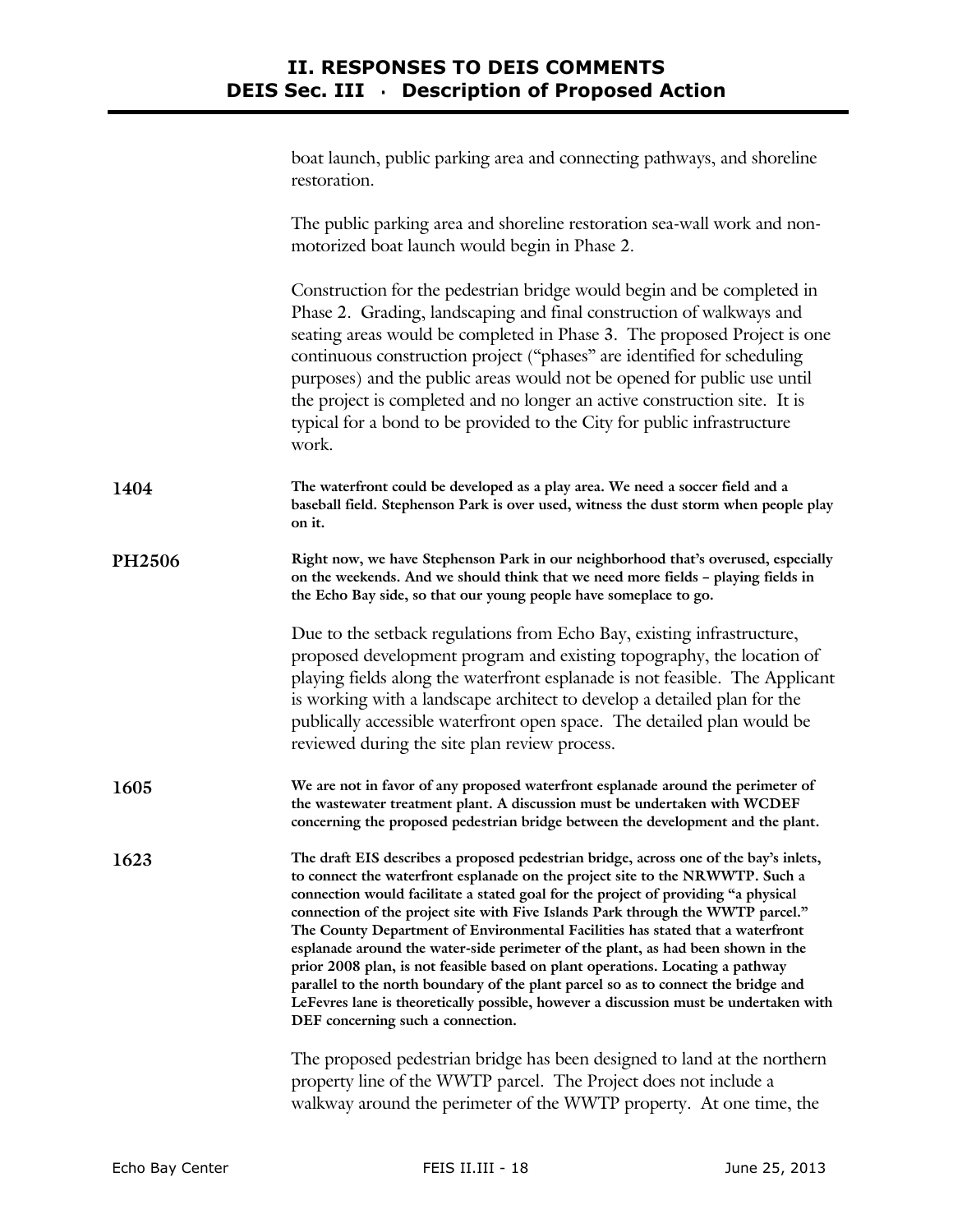| City indicated an interest in a walkway around the perimeter, but after a |
|---------------------------------------------------------------------------|
| coordination meeting in April 2007 with the City and WCDEF, the           |
| pedestrian bridge connection to the WWTP parcel was located at the        |
| northern edge of the property in order to create a path to LeFevre Lane   |
| and Five Islands Park.                                                    |
|                                                                           |

The Applicant would build the pedestrian bridge to provide the connection to a future walkway, if permitted by Westchester County. The Applicant also met with Westchester County in October 2009 where the County indicated its willingness to pave the walkway on the north side of the parcel, and provide screening and appropriate design treatment. Plans for the plant (SP-1 Site Plan, prepared by Malcolm Pirnie and dated March 2010) provided to the Applicant by the County, illustrate a walkway along the northern edge of the parcel with a fence and landscaping. The future path connecting Echo Bay Center with Five Islands Park may be possible and would require coordination between the City and Westchester County.

The pedestrian bridge requires approvals from governmental authorities other than the City of New Rochelle and therefore the construction of the bridge cannot be guaranteed. However, the Applicant had initial conversations about the pedestrian bridge with Westchester County representatives in 2007 and 2009 and would make an application for County approval during the City Planning Board's site plan review process, when detailed design of the waterfront area is finalized. If approved by the County, the cost of the pedestrian bridge would be credited against the purchase price for the City Yard parcel.

**PH1002 Also being the co-chair of the Open Space Committee, in the drafting of the New Rochelle Comprehensive Plan, clearly, the 5 acres of open space, the public promenade, the launching pad for kayaks and other non-motorized boats are really appealing to New Rochelle.** 

Comment noted.

#### **PH2505 Also, we talked – we read so much about the idea of, what is the open space going to be used for?**

The public amenities include the waterfront esplanade and pedestrian bridge, landscaped publically accessible waterfront open space, nonmotorized boat launch, public parking area and connecting pathways, and shoreline restoration. The programming of the publically accessible waterfront open space would be further developed through a collaborative process between the City and the development/landscape architecture team. The Applicant is working with a landscape architect to develop a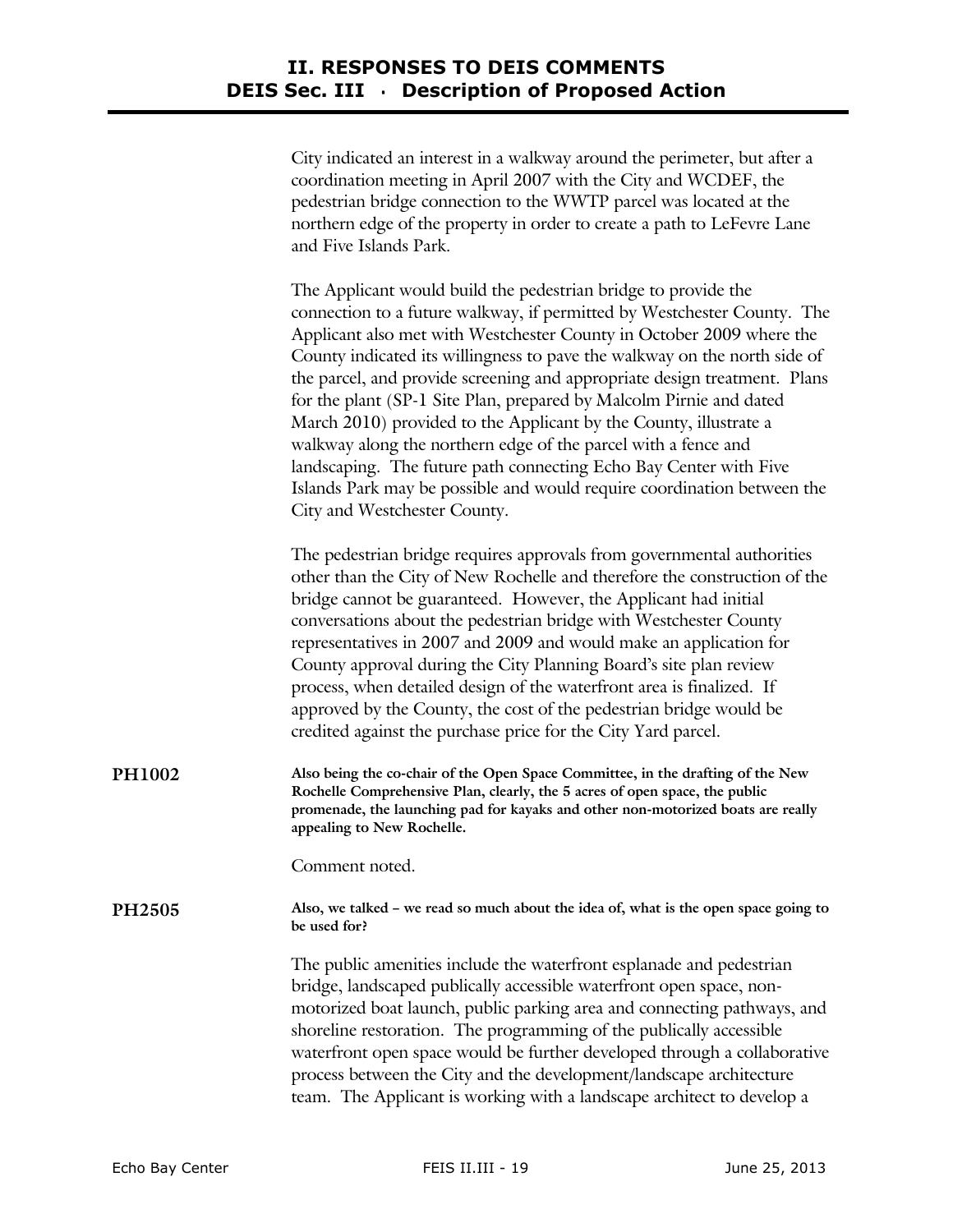detailed plan for the publically accessible waterfront open space. The detailed plan would be reviewed during the site plan review process.

**PH3304 But this particular plan really is a slap in face to the veterans. The waterfront belongs to all the people in New Rochelle, and it doesn't belong to people who just have the money to buy and live on top of it.** 

> The Echo Bay waterfront will be a public amenity for the residents of New Rochelle. The City Yard parcel and the vacant Armory building are currently in a deteriorated condition and provide no public access to the Echo Bay waterfront. Without the Project, the waterfront would continue to be inaccessible to the public with no public amenities. The proposed Project would include the Echo Bay Walk esplanade, publically accessible waterfront open space and seating areas, public parking and boat access.

> The proposed improvements to the Armory parcel include providing public access to the waterfront that currently does not exist. The proposed Project does not include the removal of the Annex building and does not preclude any future redevelopment of the property, or future use by Veteran groups. Due to the uncertainty of the Armory redevelopment, the Project has been designed as a stand-alone project that would act as a catalyst for future development in the Echo Bay area.

### **PUBLIC IMPROVEMENTS – ACCESS TO WATERFRONT**

| 1209          | The proposal "walls off" the development to the public. There is no integration of<br>the retail environment and the public right of way.                                                                                                                                                                                                                                                                                                                                                                                                                                                                                                                                                                                                                                                              |
|---------------|--------------------------------------------------------------------------------------------------------------------------------------------------------------------------------------------------------------------------------------------------------------------------------------------------------------------------------------------------------------------------------------------------------------------------------------------------------------------------------------------------------------------------------------------------------------------------------------------------------------------------------------------------------------------------------------------------------------------------------------------------------------------------------------------------------|
| 1505          | While the developer should be commended for the addition of a public waterfront<br>promenade, the entry to that walkway is not adequately designed to invite the public<br>into the space and proposal "walls off" the development to the public. This is a key<br>public portal to the water and should be designed accordingly.                                                                                                                                                                                                                                                                                                                                                                                                                                                                      |
| <b>PH3101</b> | They're talking about public access to the waterfront. Where? Honestly, where? This<br>building is going from border to border. You cannot depend on the armory<br>driveway. Let's say your plan goes through, and you widen that driveway. Suppose<br>there's an event going on in that building. The cars are going to be coming and<br>going. People are not going to walk down that driveway to get to the waterfront. On<br>the other side of the building, I don't know about you, but when I walk by a private<br>property - a building, a house - I don't just walk down a driveway alongside that<br>building. People aren't going to want to walk next to the building. There's got to be<br>something in the middle; some open area that invites people to come into the whole<br>property. |
|               | The Project Site includes various setbacks and infrastructure constraints<br>that influence the location of the building, driveways and pedestrian access<br>entry to the waterfront esplanade. As noted in the DEIS, the Project is<br>consistent with the City's long standing redevelopment vision for the Echo                                                                                                                                                                                                                                                                                                                                                                                                                                                                                     |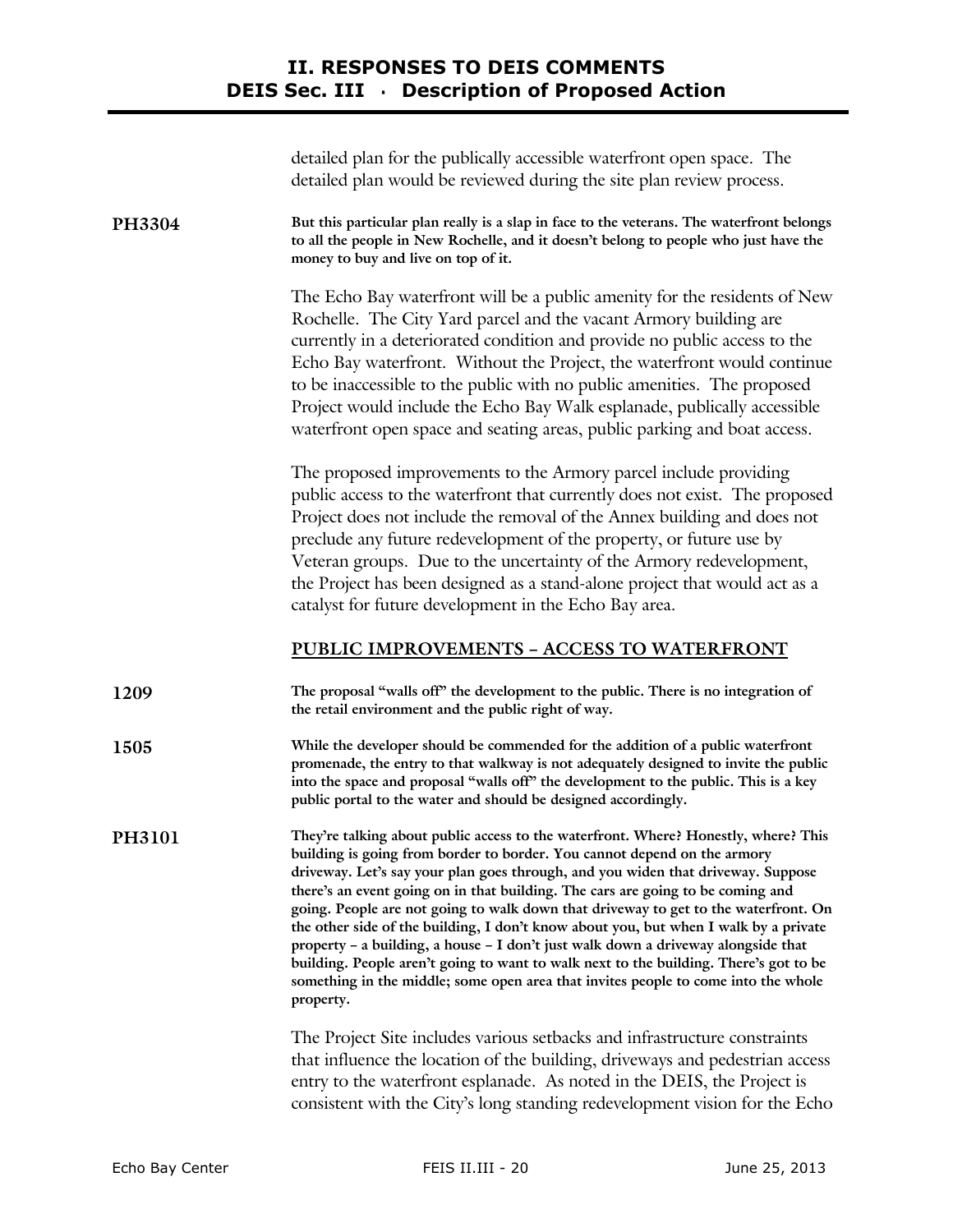Bay area, including development of a pedestrian esplanade from the Municipal Marina to Five Islands Park. It is expected that future additional access portals to the waterfront esplanade would occur to the west of the Project Site as the development of the esplanade continues.

In Section V. *Alternatives* in the DEIS, Alternative B – *Proposed project with Armory Building and Removal of the Annex Building* is analyzed with the removal of the Annex portion of the Amory, in order to provide a more open viewshed to the waterfront. In this Alternative, the Amory Annex would be removed which would allow a wider boulevard driveway and a greater viewshed from Main Street across the Site to Echo Bay and the Echo Bay waterfront esplanade. With the Annex removed, Armory Place would be enlarged from approximately 70 feet wide in the proposed Project to 120 feet wide in this Alternative.

This widened separation between buildings would allow for the entrance drive to include a landscaped median, additional plantings that flank both sides of the drive, and grading adjustments that would not require the use of retaining walls along the drive.

## **PROPOSED BUILDING HEIGHT**

**1108 I feel that the building is too tall for the neighborhood; I think a 3 story building would fit the context of the buildings around it. I like that the front (north) facade maintains the street line, but I am not sure a building that long is the correct solution; I wish it had a more substantial break along the length and was not a symmetrical facade (needs more variety in the elevation).** 

> The Project is consistent with the City's overall vision for the Echo Bay area as well as with the overall design guidelines of the PWD-5 District. However, in order to implement the Project as proposed, certain zoning requirements would need to be amended, including the maximum building height. The building heights for the proposed Project would not be dramatically different than some buildings in the general area of the Project Site. According to Pictometry, the more recent Huguenot Hills development just northeast of the Project Site is 4 stories with a variable height along Main Street of approximately 45 feet. The Armory drill hall, adjacent to the proposed Project, is approximately 40 feet tall. Salesian High School, approximately 1 block northeast of the site, is 4 stories and approximately 50 feet tall. The County WWTP, across the inlet and to the southeast of the Site, is under renovation and will be between 50 and 80 feet tall.

In the FEIS Project, the building height along East Main Street would be modified from the DEIS Project due to adjustments related to FEMA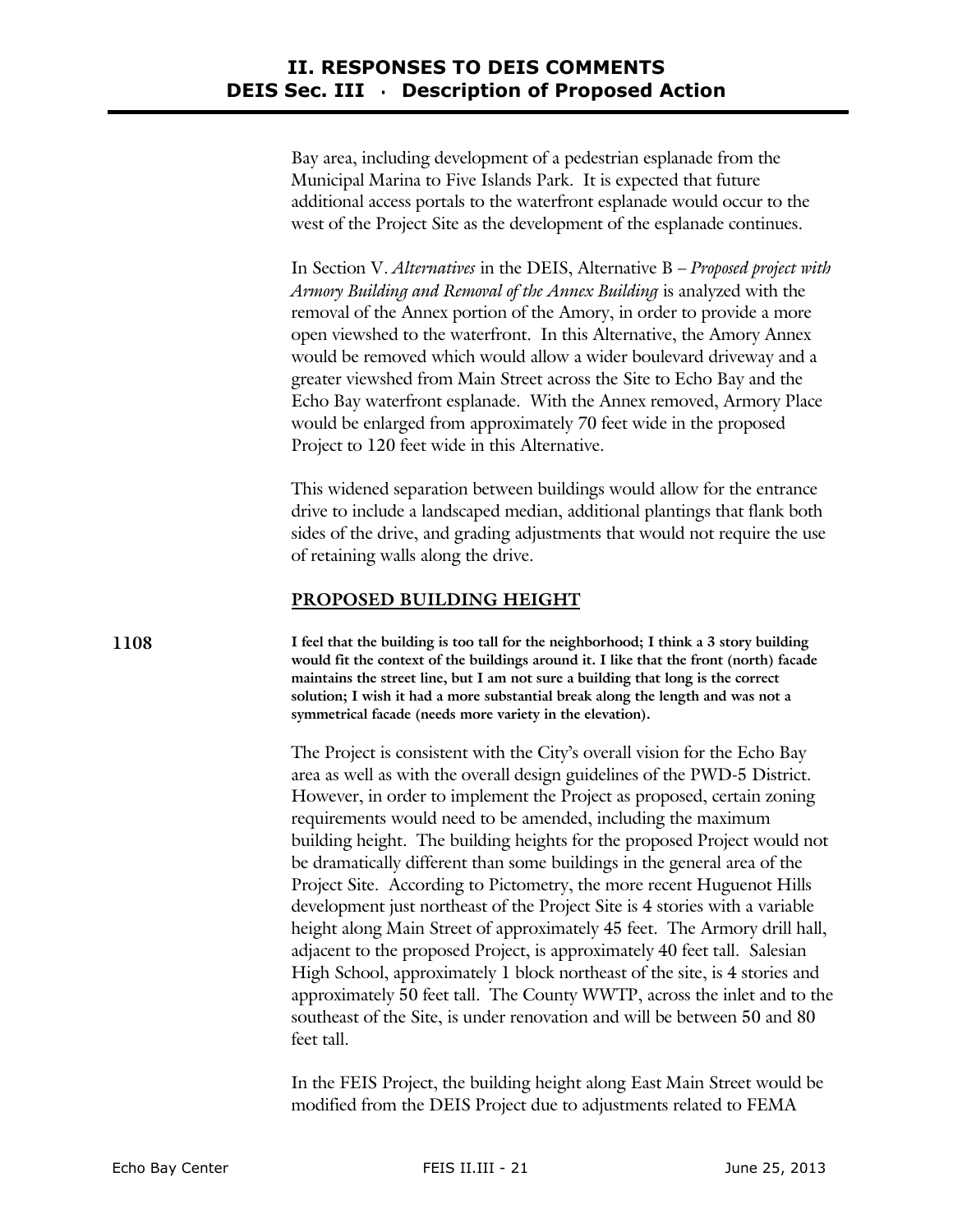guidelines and unit layout. Zoning amendments would be required to allow the permitted height of the building to be increased from 50 feet to 65 feet within 310 feet of East Main Street. The architectural delineation of the building façade is described and analyzed in the DEIS in DEIS Section III: *Description of Proposed Action*.

The FEIS Project, similar to the DEIS Project, would include an East Main Street frontage containing ground level retail stores with four levels of residential units above. The monumental brick framing elements serve to organize the facades of the building and modulate the lengths of exterior wall. The architectural language of the retail facade is created through the offering of intermittent brick-clad columns with transparent glass infill between. The location and relationship of the glass walls may vary with the edge of the sidewalk in order to support different retail program needs.

Unique to the Main Street façade of the building are the two-story monumental brick arches that rise from the retail / sidewalk level. These two-story (flat) "arches" are anchored by the horizontal character of the retail canopy, which creates a strong relief and scaling element at the sidewalk level of the development. The configuration of expansive glass elements at the building's corners serve to mark the gateway elements of both the mixed-use building itself and the larger Echo Bay area. The exterior architectural character of the mixed-use building has been designed to reflect its combination of commercial, residential and waterfront influences.

**1109 More importantly to me, the wing that reaches out south to the bay is too long. It creates a separation along the public areas and detracts from the idea of a large open green space.** 

**1302 I noted throughout the document the references to the importance of creating physical public access to the waterfront and enhanced view corridors to the waterfront. There were several features of the proposal that I thought did not support these objectives and should be revisited, namely: The current layout of the proposed structure and design for Armory Place do not provide significant view corridors or an inviting entry or indication to the public of the public waterfront space behind the development. The Armory Place entrance as proposed seems narrow and dominated by the private development -- the parking and main lobby entrance for the residences are located off of this roadway and I think most people would assume that this is a private drive for residents or, perhaps, patrons of the retail establishments. In addition, the southern extension of the development juts out into the public waterfront park space which creates the impression that the green space is there to support the residences. I understand the development desire for this structure -- to maximize the number of apartments with water views and terraces, but this feature combined with the narrowness of the Armory Place entrance don't create an inviting space for the public. The Echo Bay view of the park and**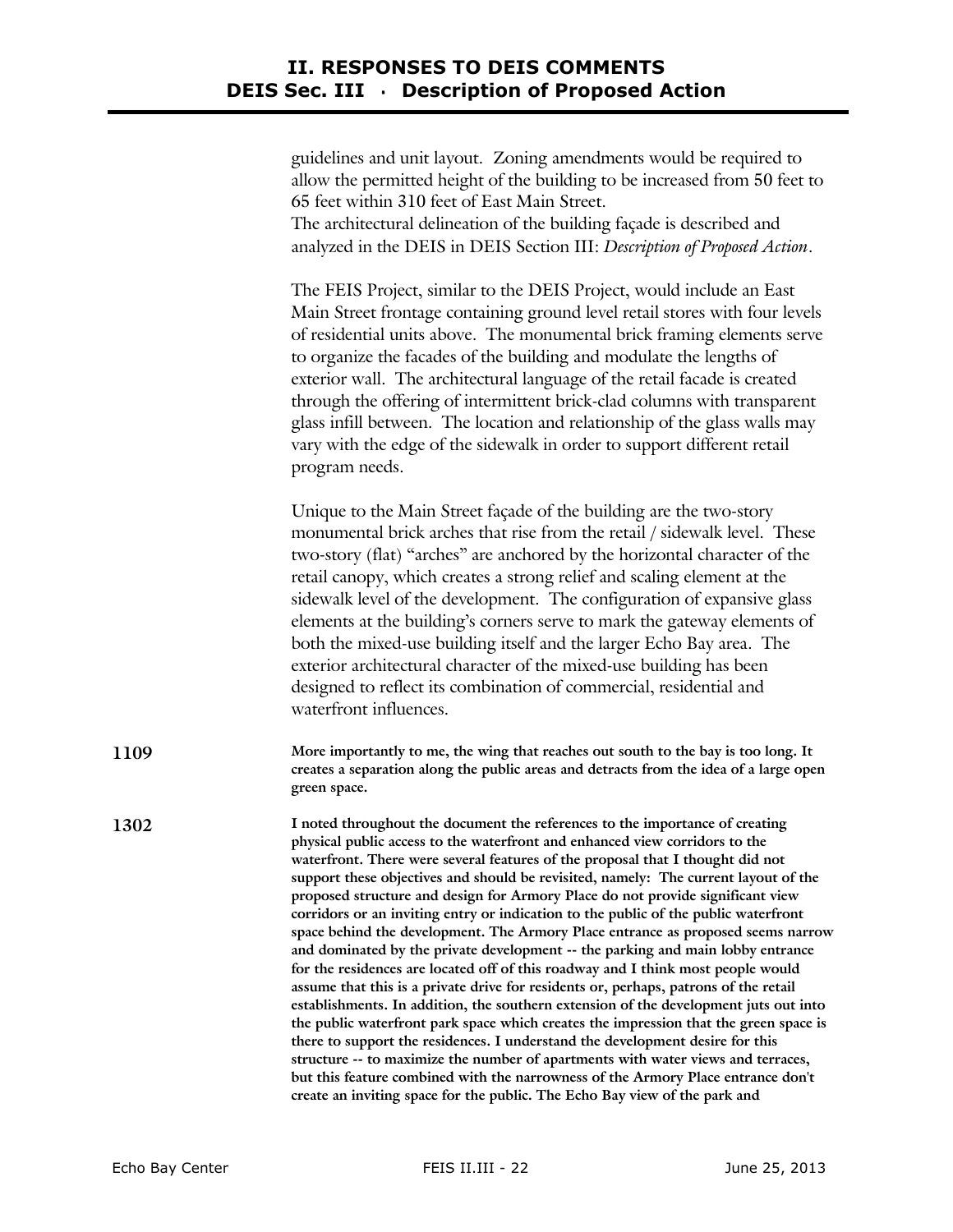|              | development show that this extension literally cuts the park almost in half visually.<br>Not sure what could be done here - perhaps an angling of this extension so that it<br>does not extend in quite such a linear geometric fashion cutting into the public space?<br>Or, creating more of a second courtyard wrapping the development around the<br>resident pool which would leave a clearer delineation between the private<br>development and the space that is open for the public?                                                                                                                                                                                                                                                                                                                                                    |
|--------------|-------------------------------------------------------------------------------------------------------------------------------------------------------------------------------------------------------------------------------------------------------------------------------------------------------------------------------------------------------------------------------------------------------------------------------------------------------------------------------------------------------------------------------------------------------------------------------------------------------------------------------------------------------------------------------------------------------------------------------------------------------------------------------------------------------------------------------------------------|
|              | Comment noted. The Project has been designed to balance the City's<br>needs for publically accessible waterfront open space with an economically<br>feasible development to help fund the waterfront amenities.                                                                                                                                                                                                                                                                                                                                                                                                                                                                                                                                                                                                                                 |
|              | The FEIS Project has been revised in response to comments by the public<br>and the City. The revised site plan reduces the length of the south<br>residential wing of the building approximately 70 feet, while maintaining<br>the overall unit count of 285. By reducing the length of the south wing,<br>the amount and expansive feel of the publically accessible waterfront open<br>space and waterfront esplanade adjacent to the bay is increased. In order<br>to reduce the south wing, a fourth story of apartments has been added to<br>the south side of the main building. Additionally, the mezzanine level<br>(proposed in the DEIS Project) at the south end of the south residential<br>wing has been removed from the FEIS Project, which further reduces the<br>appearance of the scale of the building along the waterfront. |
| 1214<br>1503 | The current massing doesn't step down to the water. The scale of the project on the<br>water side is taller than on Main Street. I don't believe this is a good idea considering<br>that FCRG is asking for additional height.                                                                                                                                                                                                                                                                                                                                                                                                                                                                                                                                                                                                                  |
|              | The FEIS Project uses the site topography to modestly step down to the<br>waterfront, from a proposed 65 feet at East Main Street to 60 feet near the<br>waterfront. The existing zoning regulations for the PWD-5 District<br>permits five stories and 50 feet within 300 feet of East Main Street, and 3<br>stories and 30 feet beyond 300 feet of East Main Street. The FEIS Project<br>would require zoning amendments to allow the permitted height of the<br>building to be increased from 50 feet to 65 feet within 310 feet of East<br>Main Street, and increased from 3 to 4 stories, and from 30 to 60 feet<br>beyond 310 feet of East Main Street.                                                                                                                                                                                   |
|              | <b>BUILDING AND SITE DESIGN</b>                                                                                                                                                                                                                                                                                                                                                                                                                                                                                                                                                                                                                                                                                                                                                                                                                 |
| 1110         | The main building layout is a large donut. I am concerned that the inside corner<br>apartments (SW and SE) are going to get little natural light. Not only are they on<br>the north side of the building, they are recessed from the main elevation surface.                                                                                                                                                                                                                                                                                                                                                                                                                                                                                                                                                                                    |
|              | The interior two bedroom apartment-homes have been configured so that<br>each the living room and bedroom has unobstructed views to the main<br>courtyard. Like all of the units within the Project, these apartment-homes                                                                                                                                                                                                                                                                                                                                                                                                                                                                                                                                                                                                                      |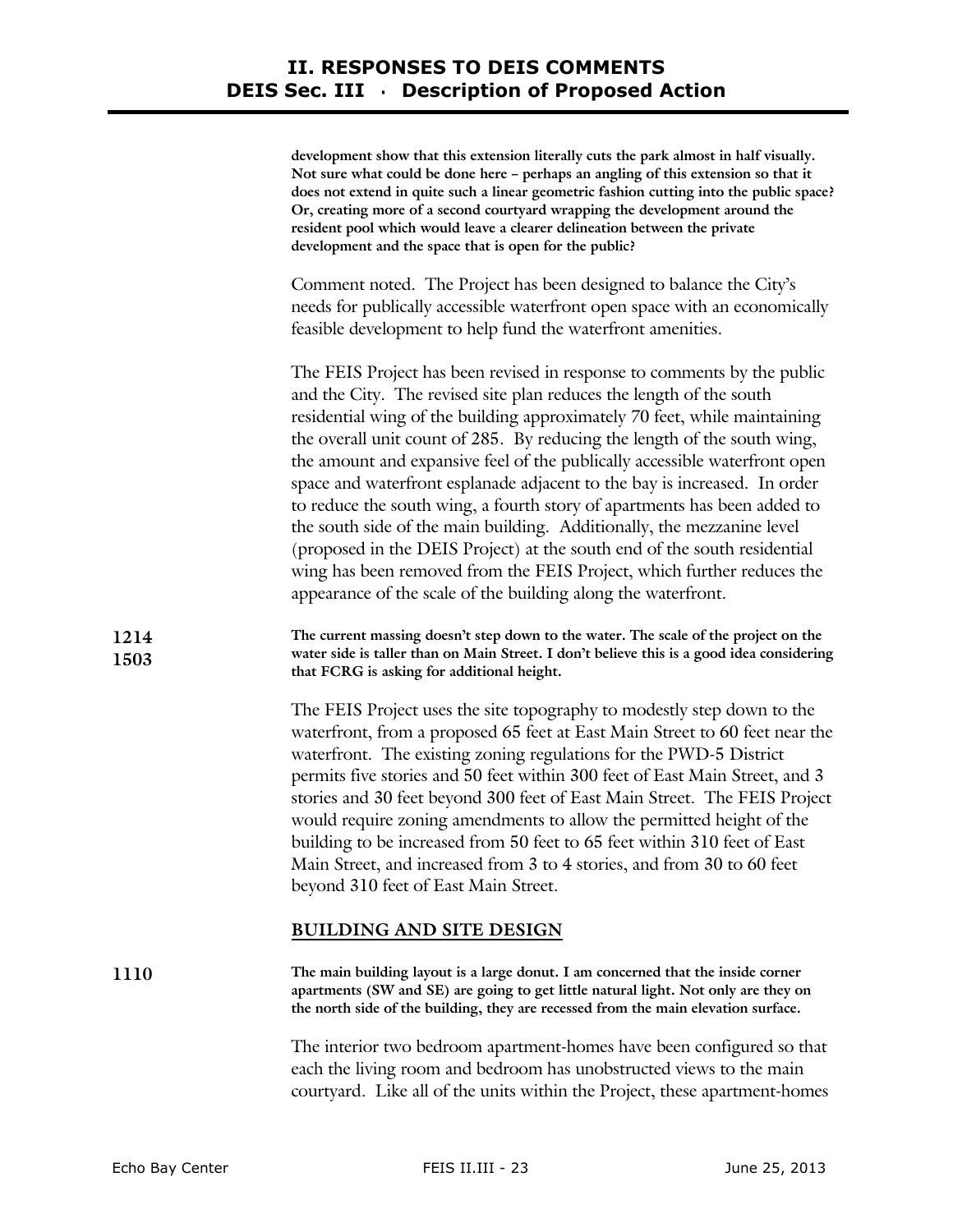will have varying levels of sun exposure depending on their orientation and floor level.

| 1206 | The development is on the right track with the parking, burying it within the    |
|------|----------------------------------------------------------------------------------|
| 1511 | development. It is unclear from the ground floor plan where the parking is above |
|      | grade.                                                                           |

The two parking garage levels of the Project would be entirely concealed on both the north (Main Street) and west (Armory Blvd.) elevations of the building. The garage has been designed to be completely enclosed and would be provided with mechanical ventilation throughout. The east elevation of the garage level would be exposed, as this area would provide direct access for loading, refuse removal and service access to the building. The south (water facing) elevation of the development would have its face of the building at the garage level concealed by the terraces and abutting pool platform.

- **1208 1501 In general the design is inadequate in its architectural finish and it's planning. The massing is too simplistic and doesn't represent a positive solution to its scale. It's a big box with not enough formal articulation to break down it's scale. The proposal should start to detail the ins and outs of an articulated massing.**
- **1213 1502 The design treats all the facades as the same. Main Street is very different then the water and the design should reflect that difference.**

The monumental brick framing elements serve to organize the facades of the building and modulate the lengths of exterior wall. The architectural language of the retail facade is created through the offering of intermittent brick-clad columns with transparent glass infill between. The location and relationship of the glass walls may vary with the edge of the sidewalk in order to support different retail program needs. Unique to the Main Street façade of the building are the two-story monumental brick arches that spring from the retail / sidewalk level. These two-story (flat) "arches" are anchored by the horizontal character of the retail canopy, which creates a strong relief and scaling element at the Main Street / retail face of the development. Also unique to the Main Street elevation is the introduction of the fourth residential story over the retail use. This level rises entirely over / above the termination of the brick framing elements. It offers an undulating rhythm to the top of the architecture. Voids between the undulating elements offer balcony's with trellis / canopy elements that serve to further soften and enliven how the building meets the skyline.

The configuration of expansive glass elements at the building's corners and center of the retail space would be reinforced by one-story mezzanines that raise the roofline ten feet, and serve to mark the gateway elements of both the mixed-use building itself and the larger Echo Bay area. The exterior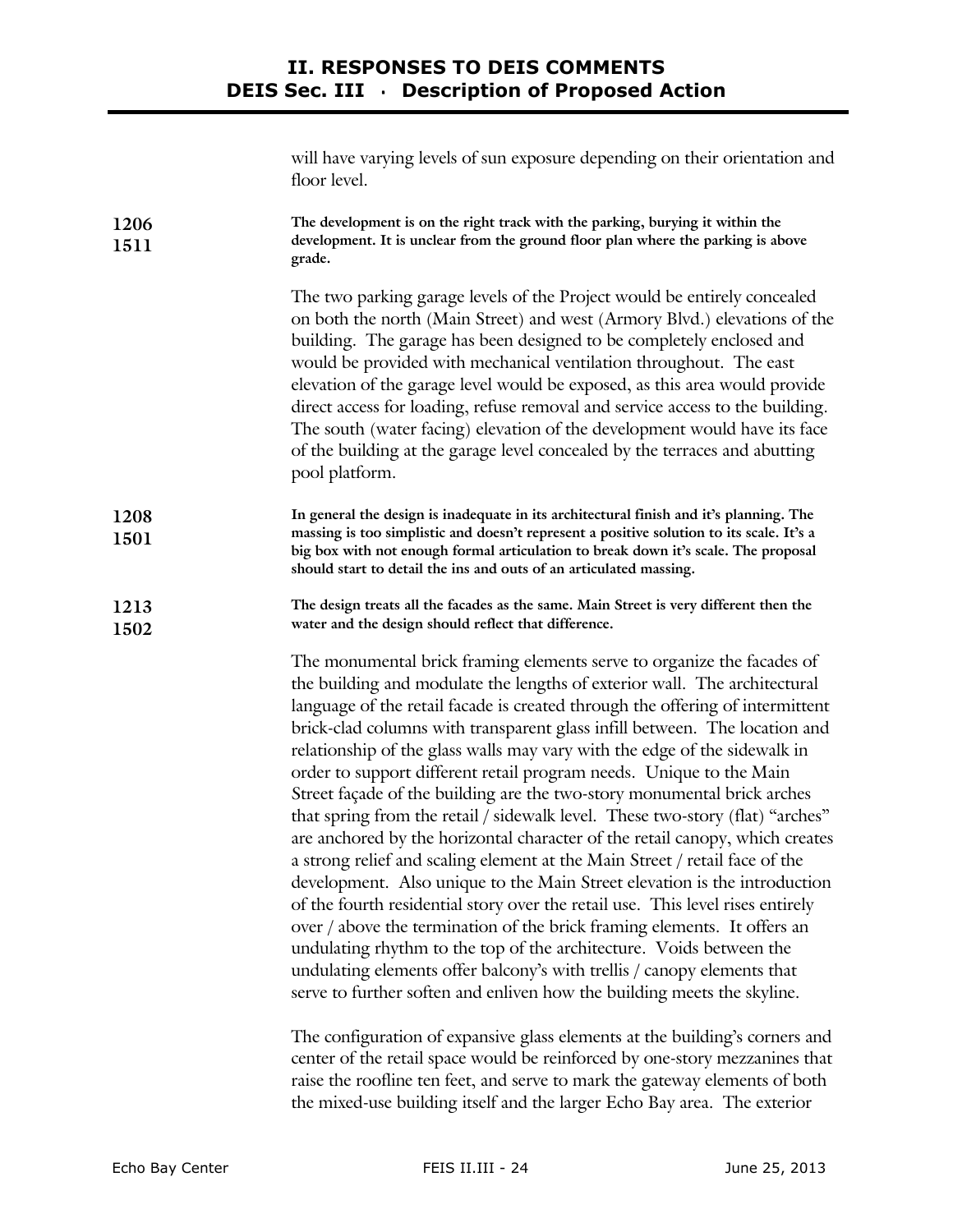architectural character of the mixed-use building has been designed to reflect its combination of commercial, residential and waterfront influences.

#### **ADJOINING AND NEARBY PROPERTIES**

**1216 What is the current thinking about the Nelstad site, and how does it fit into the larger plan?** 

> The Nelstad property is currently in private ownership and the City owns the Mancuso Marina property. Redevelopment of these parcels is not currently proposed by the Applicant. However, the Echo Bay area would benefit from access between the Armory parcel and the Mancuso Marina parcel over the Nelstad parcel.

> The Applicant has been unable to acquire the Nelstad parcel. The Restated MOU between the City and the Applicant provides that "In the event that Forest City is unable, after a good faith effort, to consensually acquire the former Nelstad property, then, at the request of Forest City, and only as a last resort and subject to all applicable State and local laws, the City shall commence the use of eminent domain to acquire such private property…". At this time, the Applicant is not requesting condemnation of the Nelstad parcel or any other private property. If the eminent domain process does go forward, a fair market value would need to be established for the property, but no condemnation would take place prior to the completion of the SEQRA process for the proposed Project and the completion of all required procedures under New York Eminent Domain Procedure Law.

Although the proposed Project does not include the former Nelstad property, the Applicant has offered to contribute to the City approximately \$2.5 million to defray any costs the City might incur in connection with the City's acquisition and reuse of the Nelstad parcel and/or reuse of the Mancuso Marina parcel. This contribution would be paid over the three years of 2014-2016.

**1307 Are there any future plans for alternative uses for this parcel? What is the impact, if any, on the proposed success of this development given that it borders a county Waste Water Treatment plant facility? I noted that the pedestrian walkway was proposed to connect to the treatment plant parcel and, hopefully, ultimately to Five Islands Park. Would be good to understand the current state of that property and how the public uses (boating, etc.) contemplated by the proposal would interact with the activities of the plant.** 

> There are no alternative plans for the City Yard parcel currently under consideration. The Westchester County WWTP is located to the southeast of the Site, and would be across an inlet from the proposed Project. The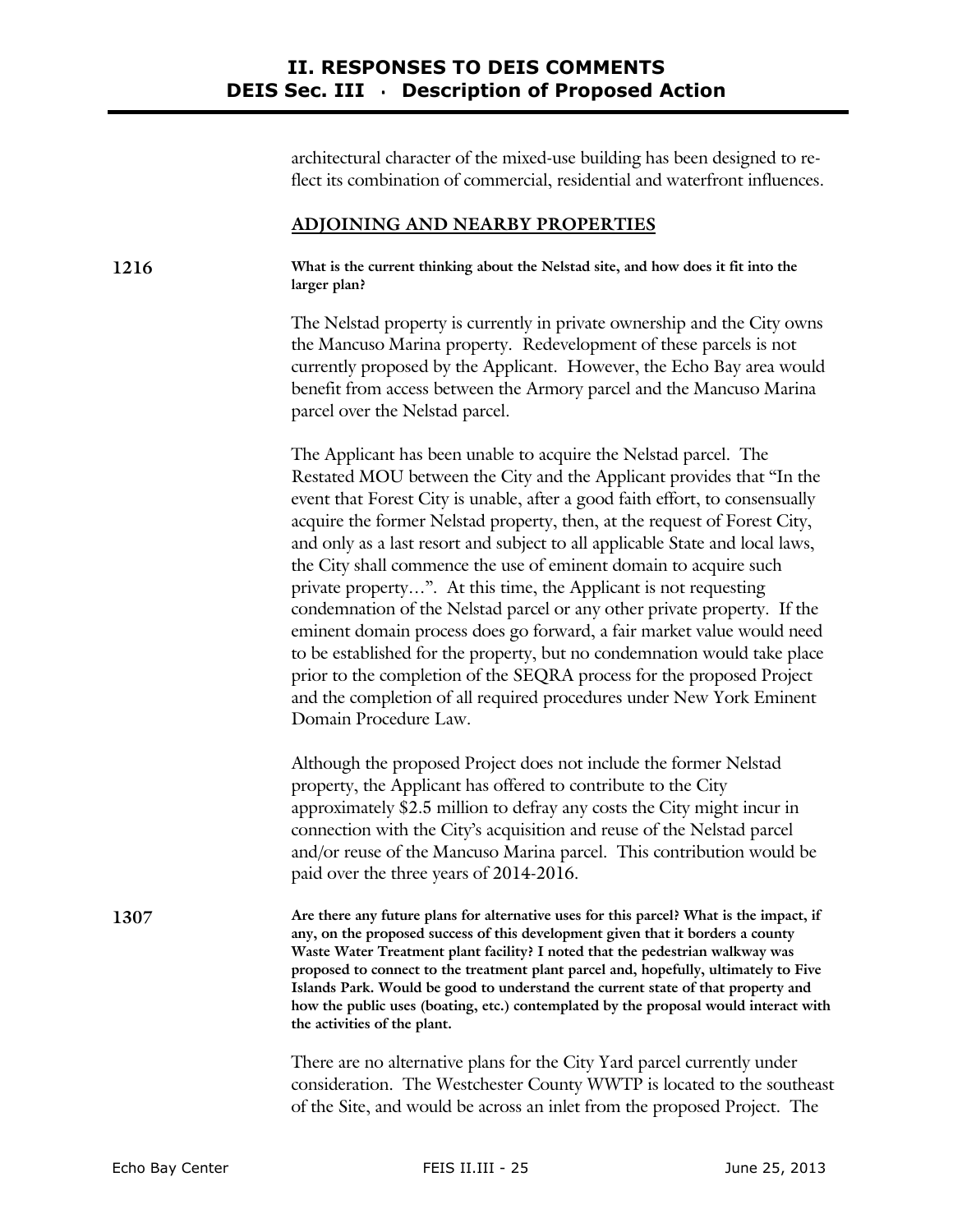area surrounding the Project Site is a true mix of urban uses. The existing land uses within 1/4 mile of the Project Site are quite varied with commercial, mixed-use, institutional, and industrial uses located along the East Main Street and Huguenot Street corridor and single- and multifamily residential uses located in the neighborhoods north and southwest of the Project Site. Like the Sutton Manor residential neighborhood southwest of the Site and Salesian High School adjacent to the WWTP, the Project would have views of the WWTP from some vantage points.

The WWTP, just east of the Project Site, is currently being renovated in response to a 2008 Consent Order with the NYSDEC. Work is currently slated for completion in May 2015. A dense, mostly deciduous, mature vegetated buffer exists along the north, south, and western sides of the County property which provides dense screening of the facility during the late Spring, Summer, and early Fall months. During the winter months the western-most buildings (Thickener Building and Control Building) are visible from the Project Site. The future walkway (if permitted by Westchester County) would be separated from the plant's infrastructure and buildings. Future boating activities in the bay would not be affected any differently than they are today. Kayak activity from the proposed nonmotorized boat launch would occur when tide levels permit.

#### **COMMUNITY EMPLOYMENT**

**PH2601 My main concern is, that they have some kind of contract agreement. That way, they use the community and employ the community for the jobs that they're going to be bringing here, and not just bring their own people in. That way, we can benefit from it. That way, our kids and programs can benefit from the construction projects and jobs.** 

**PH2602 Just like there's a lot of unemployment within the community with itself, from people that do the same trades and associations, so they can pick from our community workforce first before they go outside. Sort of like the unions, sort of liked the PAL, it's what everybody else does. We need to protect our job forces here. What else is there? There should be some kind of compliance officer that's put into place to oversee this, to make sure that that happens. And it's just not – before any shovel goes into the ground, we need to have an understanding with the developers and with the contractors that some kind of compliance officer will work with the developer, that's going to be in place. Otherwise, we shouldn't support the project.** 

> Comments noted. The Applicant intends to implement a community employment program during construction of the Project. The details of the program would be determined in the Land Disposition Agreement(LDA) between the Applicant and the City. The LDA is expected to be finalized following the SEQRA process, and would be signed by the City and the Applicant after the the City Council issues its written SEQRA Findings Statement on the Project.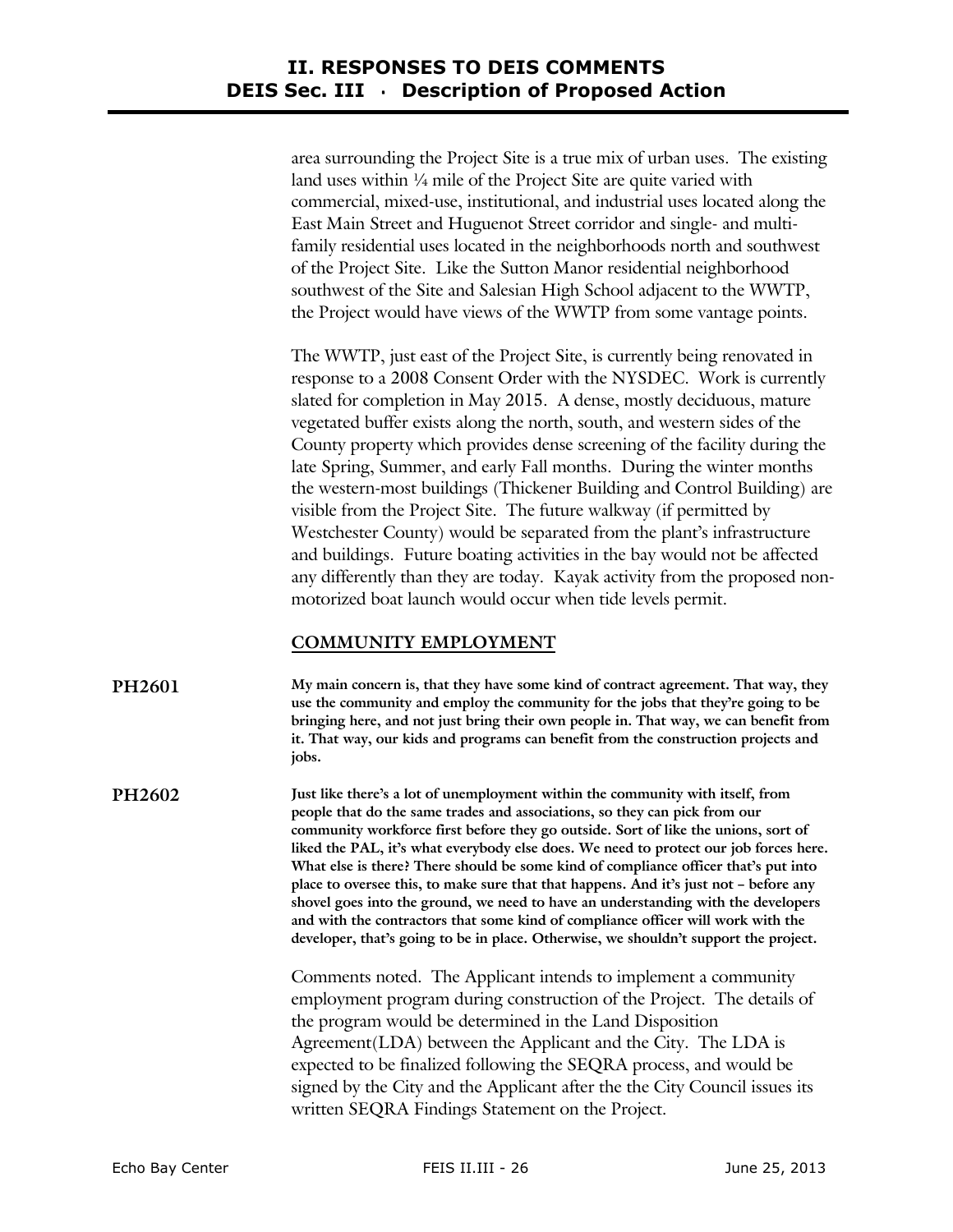## **PROJECT PURPOSE, NEED AND BENEFITS**

| 1601 | We are concerned about the need for this project. While there are a number of<br>project aspects that we are supportive of, this must be balanced against other factors,<br>to determine if this project is a good investment. Given the uncertainty of other<br>development projects in the surrounding area, the timing may not be right to start<br>developing this vision of Echo Bay.                                                                                                                                                                                                                                                                                  |
|------|-----------------------------------------------------------------------------------------------------------------------------------------------------------------------------------------------------------------------------------------------------------------------------------------------------------------------------------------------------------------------------------------------------------------------------------------------------------------------------------------------------------------------------------------------------------------------------------------------------------------------------------------------------------------------------|
|      | Although the current Project is smaller than the originally-proposed 26-<br>acre Master Redevelopment Plan for Echo Bay, the redevelopment of the<br>City Yard parcel would be the critical first step in redevelopment of the<br>Echo Bay area. The redevelopment of the Armory is uncertain, and the<br>Nelstad parcel is in private ownership and not under City control. The<br>proposed Project would serve as a catalyst for future development of these<br>properties and provide public benefits, including increased access to the<br>waterfront, and waterfront amenities including the creation of a pedestrian<br>esplanade for public use and activity.        |
| 1614 | While the above are laudable goals, they should be balanced with potential public<br>costs and area impacts. We note that the Echo Bay redevelopment represents a<br>significant expense to the public. The draft EIS mentions \$25 million in city-backed<br>general obligation bonds that will be sold to finance the relocation of the City Yard.<br>The payment of taxes would be replaced with a payment-in-lieu-of-taxes (PILOT) set<br>up by the New Rochelle IDA.                                                                                                                                                                                                   |
|      | The relocation of the City's Department of Public Works Yard from the<br>Echo Bay waterfront has been contemplated since 1983 when the<br>Main/Echo Urban Renewal Plan was adopted, and again when it was<br>revised in 1994, as well as in the City's 1996 Comprehensive Plan and the<br>City's 1999 Harbor Management Plan. The City has planned for the<br>relocation of the City Yard for many years irrespective of the proposed<br>Project. The timing of the City Yard relocation affects the Project<br>construction schedule, but the relocation of the City Yard is an<br>independent action which has already been the subject of a separate<br>SEQRA review.    |
|      | The City Yard would be relocated to a site on Beechwood Avenue that is<br>zoned for light industry and is surrounded by other commercial/industrial<br>buildings. In 2004, the City began the SEQRA process related to the<br>relocation of the City Yard. The draft environmental impact statement<br>was completed in 2007 and accepted by the City Council on December 4,<br>2007. The final environmental impact statement was filed on March 25,<br>2008 and the Environmental Findings Statement adopted on June 17,<br>2008. In accordance with the Findings Statement, the City Yard would<br>either be relocated to a new site with consolidation of operations or |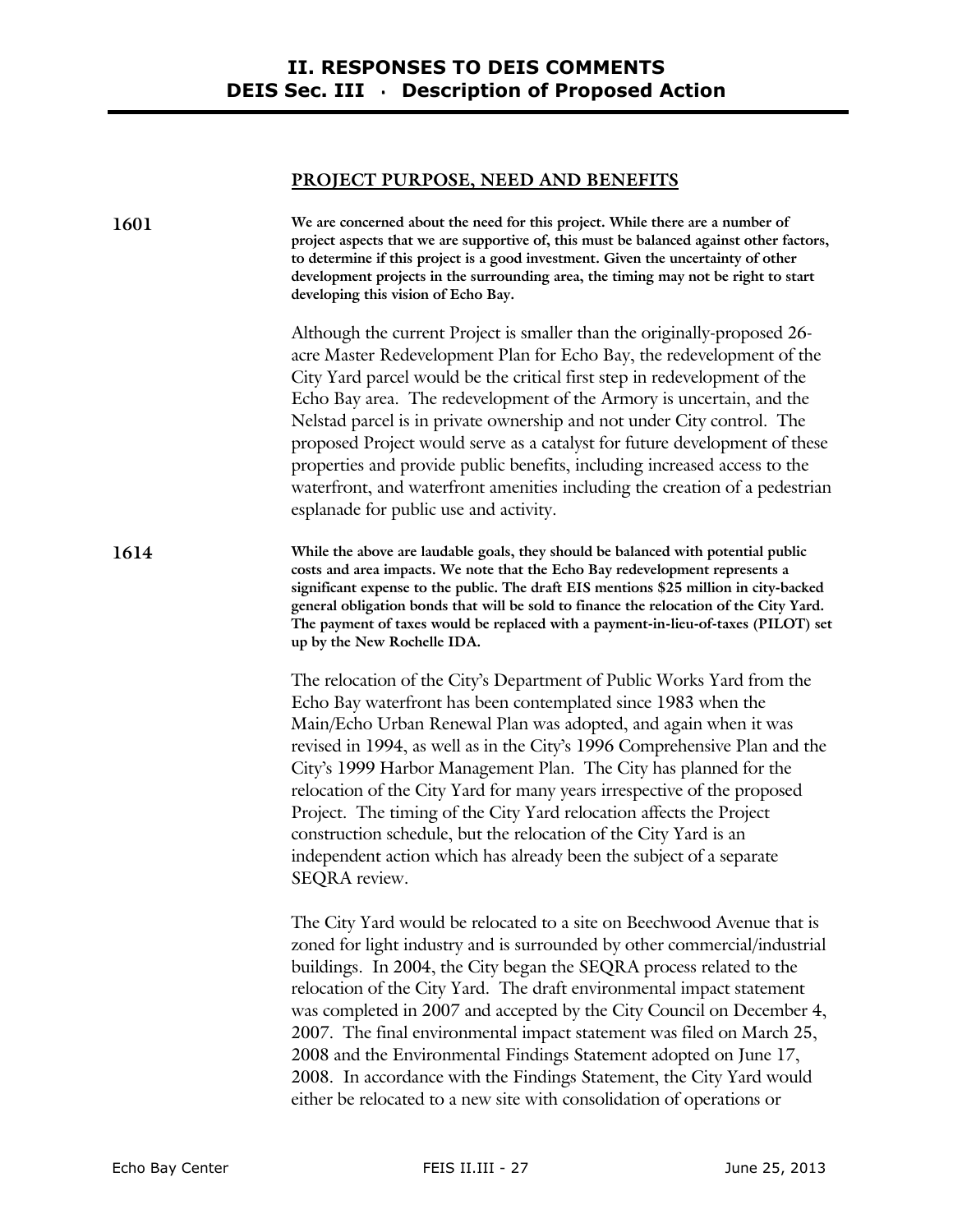renovated and modernized in the current location, or the City could continue to defer improvements. In November 2012, the City Council approved the issuance of up to \$25 million of general obligation bonds to finance a new public works facility on Beechwood Avenue.

#### **PROJECT LOCATION**

**1615 The draft EIS appears to describe the Echo Bay redevelopment as a part of downtown New Rochelle, in terms of project purpose and need. We disagree with this assessment, noted on page III-5: "The Project provides downtown New Rochelle with a 'toe in the water' via a mixed-use building and public open space amenities with its front door on Main Street and its backyard in Echo Bay." However, the site is separated from the downtown core of New Rochelle by several car dealerships, strip fast food restaurants and a windowless mall. It is a lengthy walk across this area to the transit center. Given this distance and separation, the Echo Bay project is not a downtown project. In light of this, perhaps the open space goals of the project already exist at the nearby Five Islands Park.** 

> The New Rochelle Comprehensive Plan describes the East Main Street/Echo Avenue area as "a major entryway into downtown from the east and forms the beginning of the one-way paired street system with Huguenot Street."<sup>2</sup> The beginning of the Huguenot/East Main Street intersection is across the street from the proposed Armory Place entrance drive to the Project. The Project is located just east of the Downtown Business Improvement District (which includes the car dealerships, restaurants and mall identified in the comment). The Project is an approximately 15 minute walk from the Transit Center. The Project is also served by the BeeLine Bus with a stop located in front of the property.

> The Project would offer increased public access to the Echo Bay waterfront. The goals of providing an improved waterfront edge and continuous waterfront pedestrian link from Five Islands Park to the Project Site are also consistent with the City's Comprehensive Plan, which provides that "an improved edge should be created and the City should work with the County and private sector where necessary to create a continuous waterfront pedestrian link from Five Islands Park to the [Project]".

#### **GREEN BUILDING TECHNOLOGY**

**1219 1517 I'm glad that in appendix IX-1 they finally mentioned a sustainable benchmark goal of LEED Silver. This is a good thing but depending on which version of LEED it doesn't mean a whole lot. A higher level or using the current version of LEED would** 

-

<sup>2</sup> *City of New Rochelle Comprehensive Plan*. 1996. Comprehensive Plan Advisory Committee, New Rochelle Department of Development, and Saccardi & Schiff, Inc. p. III-48.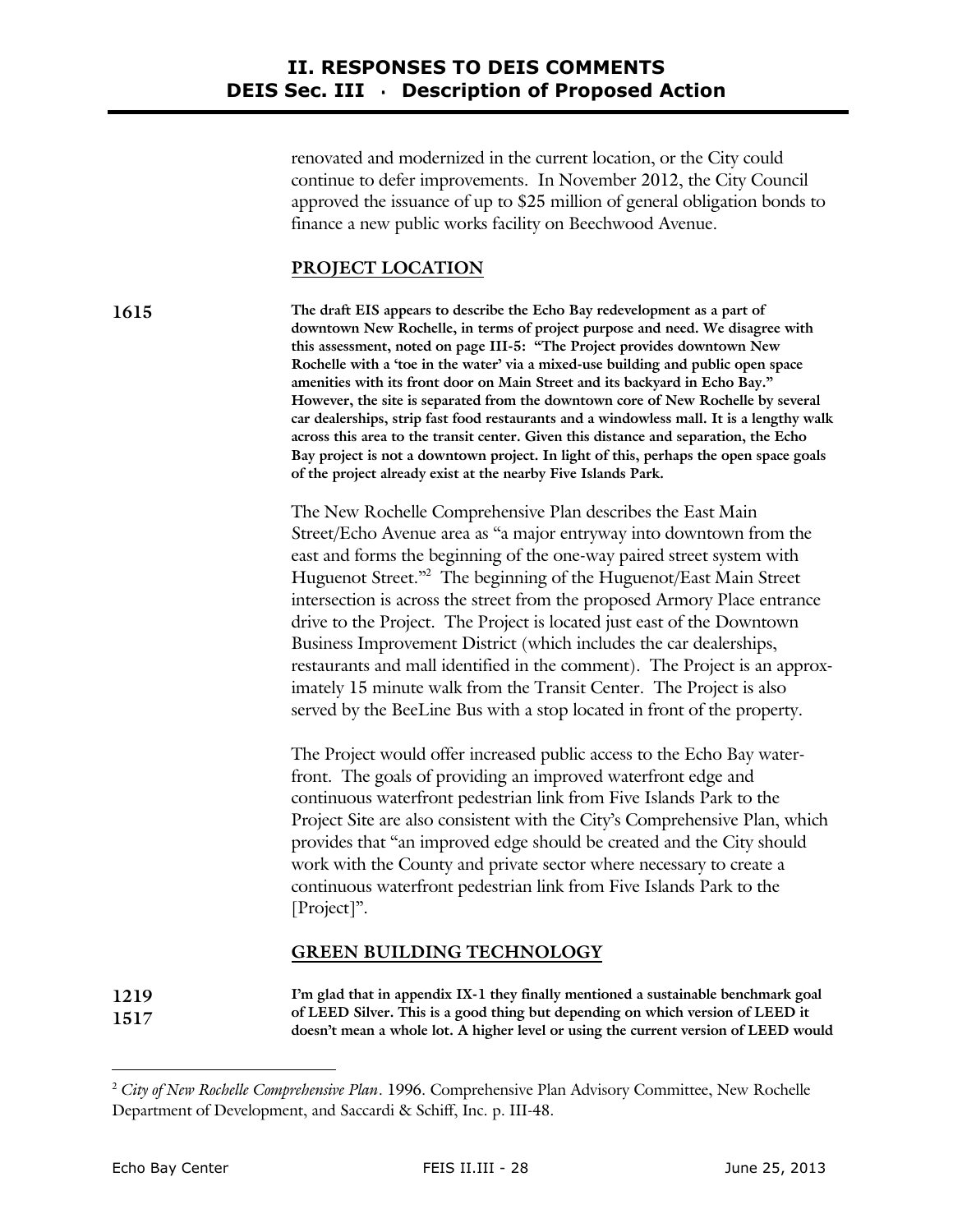|               | yield a much greater benefit to NR and to this project. The impact of this project<br>should be measured in both population and in infrastructure. A higher LEED goal<br>would have a positive benefit on both.                                                                                                                                                                                                                                                                                                                                                       |
|---------------|-----------------------------------------------------------------------------------------------------------------------------------------------------------------------------------------------------------------------------------------------------------------------------------------------------------------------------------------------------------------------------------------------------------------------------------------------------------------------------------------------------------------------------------------------------------------------|
|               | The Applicant is targeting LEED certification however the precise level<br>has not yet been determined. The Applicant has engaged a dedicated third<br>party consultant to assist with the goal of sustainably developing the<br>Project. The sustainability program will be further refined as the design<br>process progresses as part of site plan review of the proposed Project.                                                                                                                                                                                 |
| 1613          | We commend the applicant for pursuing a LEED Silver certification for this project.                                                                                                                                                                                                                                                                                                                                                                                                                                                                                   |
| 1631          | We commend this application for proposing green building technology as part of the<br>proposed building. The draft EIS indicates that LEED Silver certification will be<br>sought. We support this effort.                                                                                                                                                                                                                                                                                                                                                            |
|               | Comments noted.                                                                                                                                                                                                                                                                                                                                                                                                                                                                                                                                                       |
| 1701          | The U.S. Environmental Protection Agency (EPA), in the national effort to achieve<br>healthier families, cleaner communities, and a stronger America, is encouraging the<br>use of alternative/green building materials and energy- and water-efficient products.                                                                                                                                                                                                                                                                                                     |
| 1702          | We commend efforts to use green building/ energy-efficient/water-efficient products<br>and would appreciate being made aware of their usage.                                                                                                                                                                                                                                                                                                                                                                                                                          |
| <b>PH1901</b> | A big concern of any development project is whether cost factors can limit the<br>implementation of the progressive environmental initiatives throughout the planning<br>and construction process. Safeguards need to be in place to ensure that what is<br>promised is, in fact, what is delivered. We hope that New Rochelle will refer to the<br>Green NR Sustainability Plan often as this process continues, and that the residential<br>and retail aspects of the plan will include leave compliance, alternative energy ideas,<br>and sustainability measures. |
|               | Section IX Effects of the Use and Conservation of Energy Resources of the<br>DEIS describes the consistency of the Project's energy conservation<br>measures, green building practices and sustainability measures with the<br>recently adopted (2011) GreeNR: The New Rochelle Sustainability Plan<br>2010-2030. GreeNR proposes improvements to regulations and<br>development practices in order to improve energy efficiency and<br>encourages the enhancement of the natural environment, including<br>provision of open space for passive recreation uses.      |
|               | The Project would advance many goals outlined in GreeNR. The Project<br>would reclaim the contaminated City Yard property and a portion of the<br>Armory property for public use of the waterfront. The proposed<br>landscape plan would enhance the protection of tidal wetlands and provide<br>for increased trees along the waterfront. The stormwater management<br>plan, in tandem with the change in land use, would greatly increase                                                                                                                           |